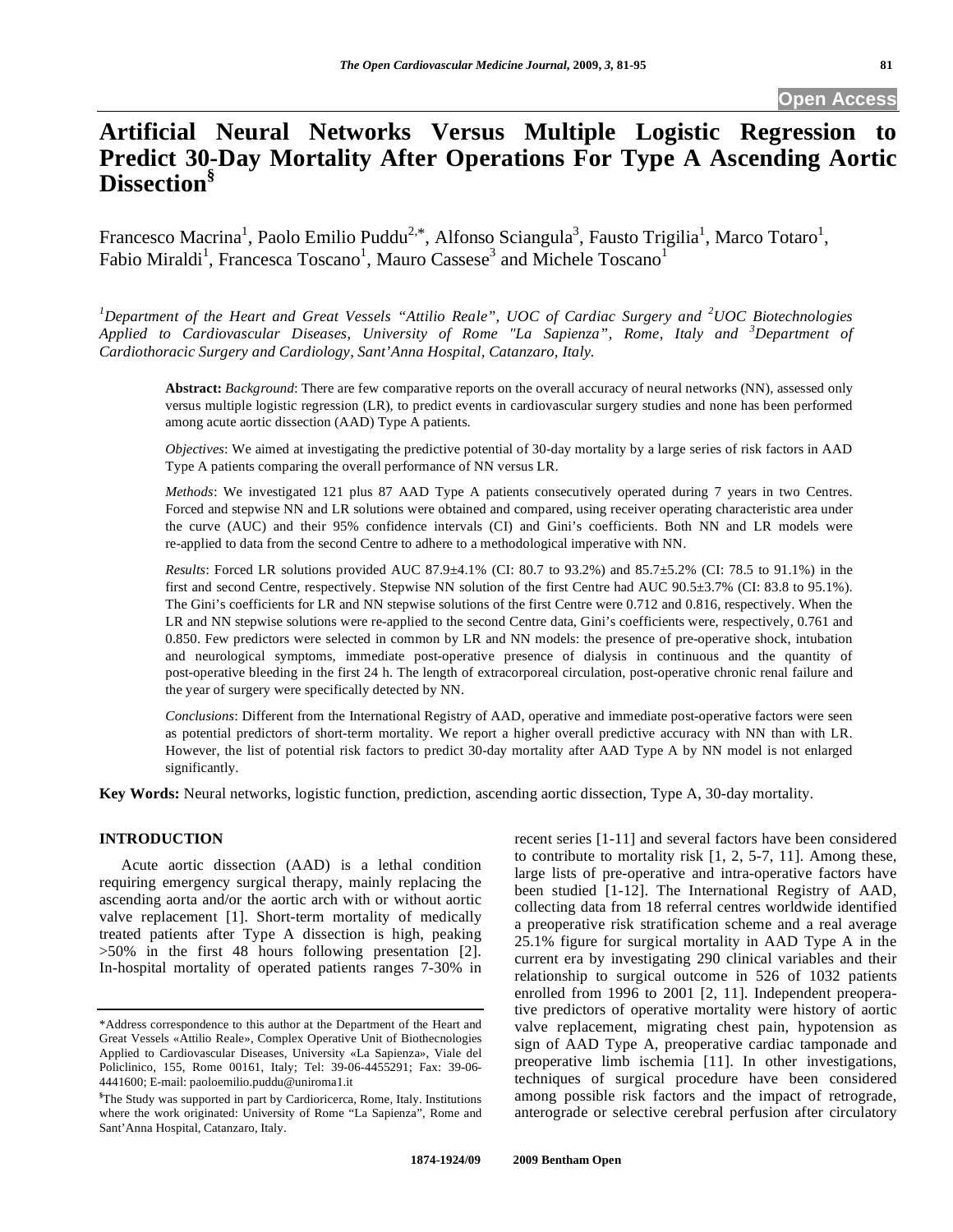arrest was studied [3, 4, 7-9], although the results were not clear-cut to define the role of these as risk factors for short-term post-operative mortality.

 When predictive modelling is used to challenge a very large database where a quantity of patients with a known outcome contributed a long list of variables, the overall predictive accuracy rarely exceeds 75% which has been repeatedly shown in the surgical domain by logistic regression (LR) based outcome predictive models after coronary artery bypass grafts (CABG) [13-15]. More recently, artificial neural networks (NN) were used for risk factor identification and mortality prediction in CABG surgery [16-18], aimed at ameliorating overall predictive accuracy in comparison to LR [18].

 We investigated 121 patients consecutively operated during 7 years at a single Cardiac Surgical University Centre and run for the first time a NN model aimed at assessing the predictive potential of 30-day mortality by a large series of previously proposed risk factors, including surgical techniques, also comparing the performance of this model with standard LR results, using a well accepted metric [16, 17]. According to what has recently been reported with outcome predictive models following CABG surgery [18], NN model performance was comparatively better here than LR model performance. Moreover, when NN model was re-applied [19, 20] to data from a second Regional Hospital Centre where 87 patients were operated during a similar time period, there was a further increase in the performance. We therefore propose a list of potential risk factors to predict 30-day mortality after AAD Type A by NN model, tested on two independent series of patients, as methodology dictates in case of NN modelling, which now waits being confirmed also outside Italy for larger widespread use.

#### **METHODS**

#### **Cohorts and Risk Factors**

 There were 121 patients undergoing surgical repair of AAD between January 2001 and early 2008 at the Cardiac Surgical Department of the University of Rome "La Sapienza". Diagnosis was made in emergency with computer tomographic (CT) scan and/or trans-esophageal echocardiography. Anesthesia was induced by propofol  $(1-1.8 \gamma/ml)$  and sufentanil  $(0.35-1 \gamma/kg)$  and maintained by propofol 1-1.8  $\gamma$ /ml/hr and sufentanil 0.35-0.51  $\gamma$ /kg/hr. For each patient there were 37 potential predictors including demographic characteristics and pre-, operative and post-operative variables, selected by considering what had been previously analysed in the Literature (Table **1**). However, for later inclusion in multivariable statistics, the criterion was that significant differences ( $p<0.05$ ) by univariate analysis were seen in this patient series between dead patients and survivors at 30-day post-operation.

 Thus, year of surgery, age, sex and NYHA class, presence of clinically diagnosed diabetes, atherosclerosis, high blood pressure and Marfan syndrome were considered. Moreover, among AAD onset symptoms we coded: shock, syncope, pericardial effusion, pain, pulselessness, and type and localization of ischemia. Whether intubation and hemodynamic instability were present at arrival or free blood was present in the pericardium were coded. Neurological deficits, main ischemic presentation, time delay from symptoms presentation (whether  $\langle$  or  $\rangle$  24 hours) and previous cardiac surgery were also coded. Among intra-operative coded variables there were: site of canulation, whether femoral vein or artery, right atrium and ascending aorta, right atrium and axillary artery by-pass, crossclamping and total circulatory arrest time in min after extracorporeal perfusion started. Moreover, we coded whether cerebral perfusion was anterograde or retrograde and the temperature in Celsius degrees. Post-operative complications were noted for each patient and included: total bleeding in ml, limb ischemia, by clinical and CT documentation, renal complications, including oligo-anuria and continuous hemodialysis, gastrointestinal complications such as bleeding and ischemia, and other complication requiring medical or surgical treatment and cerebral accidents, neurological deficits and coma, by clinical and CT documentation. Finally, we considered total intubation time in min and whether tracheostomy occurred. For the definition of the analysed variables we followed those reported in previous studies [1-9] when available. Time and causes of death at 30 day following surgery were considered and if patients were alive at 720 hours after surgery they were censored.

 There were also 87 patients undergoing surgical repair of AAD between January 2002 and early 2008 at the Cardiac Surgical Department of the Sant'Anna Hospital, Cardiac Surgical Department. Diagnosis was made in emergency with computer tomographic (CT) scan and/or transesophageal echocardiography and anesthesia was performed similarly. Covariates were obtained from this series of patients with superposable methods adopted for the Rome series.

#### **Multivariable Statistics and Analysis**

 There are excellent recent books to have covered multiple logistic function analysis and its use to assess the relationship between covariates and events including mortality [21-25]. On the other hand, multilayers feedforward networks were demonstrated by Hornik *et al*. with appropriate internal parameters (weights) to approximate an arbitrary nonlinear function [26]. Because prediction can be restated as a function approximation problem, it follows that artificial neural networks have the potential to solve major problems in a wide range of applications where their use has been reviewed to show advantages and disadvantages versus logistic regression for predicting medical outcomes [19, 20]. Dayhoff and De Leo [20] have recently reviewed what is inside the black box of neural network models in describing the most popular squashing function (also known as activation function) whereby the multilayered perceptron (MLP) actually operates (see Appendix 1 for further details).

 With all modelling methods an important part is the selection (and the number) of prognostic variables to be included in the model. The selection may be done *a priori*  based on previous knowledge, as it was done in the present investigation, to prevent the data driven method used more often that not, which leads to a different set of variables being selected each time [27]. Also the methods used to run the predictive models is important, since when covariates are numerous as in the present study, one may obtain not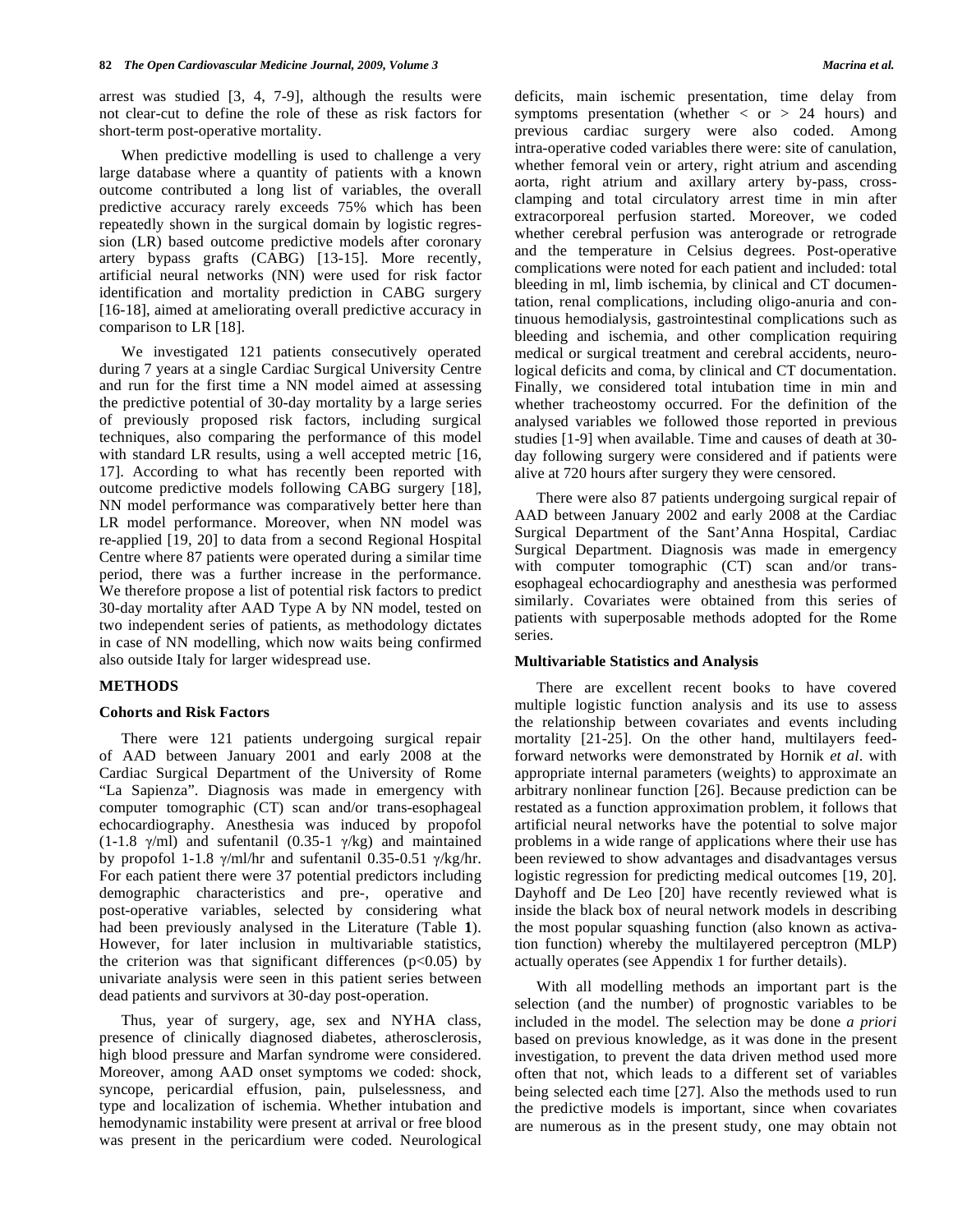directly comparable solutions among different cohorts, if the selected procedure is stepwise.

Data are expressed as means  $\pm$  SD or SE (when appropriate). Follow-up data, during 30 days, were investigated by modelling the presence (coded 1) or absence (coded 0) of post-operative mortality using logistic function [y=1/ (1+Exp(-1\*coeff)] with all 22 explored covariates included (forced) in the model. NCSS software version 2007 (released August 14, 2007 by J Hintze, Kaysville, Utah; see www. ncss.com) and MedCalc software (version 9.6.3.0; see www.medcalcsoftware.com) were used. Although solutions were identical, the latter also calculates the area under the ROC curve (AUC) with 95% confidence intervals (CI) and makes comparisons by a well known method [28-33]. Tiberius Data Mining © software (version 5.4.3; see www.tiberius.biz) was used to obtain MLP neural network solutions. These were from a 3-layer network, including the hidden unit containing 2 neurons (one linear and the second non-linear), with 22 input nodes (corresponding to the 22 risk factors selected for logistic function solutions) and one output unit, modelling the dichotomous risk outcome (see Appendix 1). MLPs were trained on all patterns but preventing over-fitting [20]. The MLP output of Tiberius software consists of an Excel file where, for each of the cohort-specific individuals (apart from those with missing values) the following are calculated: modelled outcome, model error (versus actual outcome), calculated values for each neuron, a constant and a strength value based on a scale from  $-1$  to  $+1$ , where 0 is a borderline case and  $+1$  is the best true case and -1 is the best false case on the training data. The higher the absolute value of the strength, the stronger the classification. Fitted MLP after training were obtained for the Rome Center. Then the model was re-run on the Sant'Anna Hospital cohort data, running the procedure "predict/validate using a saved model on a new data set" as provided by Tiberius software. Corrado Gini's coefficient and graph [34] were produced for both LR and NN models by Tiberius software. A Gini coefficient is the area under the diagonal and the curve whereas the AUC is the total area under an ROC. Therefore it is easy to obtain: AUC=(Gini\*0.5)+0.5. AUC were compared between models and among solutions obtained from the 2 cohorts by MedCalc software. Tabulations of weights derived from trained MLP [35, 36] are not shown. A value of  $p<0.05$  was considered statistically significant in all cases.

#### **RESULTS**

 Table **2** shows univariate differences between survivors and 30-day post-operative deaths following AAD Type A among the grouped 208 patients operated in the 2 Centres of the present study. The comparison with Table **1** illustrates a frequent situation in the Literature whereby out of a series of 22 potential risk factors selected from a larger series of 37 assessed previously (Table **1**), based on a significant criterion defined in one Centre, the simple merging of data with those from a second Centre, decreased the number of significant univariate potential predictors from 22 to 9.

 Of the 208 overall patients operated in the 2 Centres (respectively Rome and Sant'Anna Hospital) between 2001 and early 2008, the most frequently interventions performed were those on ascending aorta (respectively 56 and 38 patients) followed by those on ascending aorta and aortic valve (respectively 21 and 11 patients), those on ascending aorta and hemiarch (respectively 15 and 7 patients) and those on ascending aorta and arch (respectively 10 and 12 patients). There were relatively few Cabrol (respectively 3 and 1 patients) as compared to Bentall (respectively 16 and 17 patients) surgery. There was a notable difference (see also Table **3** for the coded significant difference) between the 2 Centres in the proportion of anterograde brain perfusion performed (47 of 121 versus 67 of 87) versus the proportion of retrograde brain protection (respectively 73 of 121 versus 14 of 87). However, the duration of extracorporeal circulation was similar (respectively  $211\pm81$  versus  $216\pm76$  min) in spite of significantly shorter circulatory arrest time in Sant'Anna Hospital (25 $\pm$ 23 min) than in Rome (53 $\pm$ 34 min, p<0.001). On the other hand, 24-hour postoperative bleeding was only moderately higher in Rome (1022±986 ml) than in Sant'Anna Hospital (768 $\pm$ 638 ml, p<0.05), which was unrelated to the type of intervention performed (data not shown). Table **3** also shows other slight differences between data obtained in the 2 Centres.

 Tables **3** and **4** present respectively for the Rome and the Sant'Anna Hospital Centres, the forced LR results whereby the 22 potential factors were assessed to see which was a multivariable predictor of 30-day post-operative mortality. Interestingly enough, these tables show that the forced LR solutions did not present in the Rome and Sant'Anna Hospital Centres the same significant covariates to predict 30-day post-operative mortality. Thus in the Rome Centre, previous cardiac surgery (p=0.0246) and type of brain protection (anterograde vs retrograde: p=0.0443) were predictors whereas in the Sant'Anna Hospital Centre only the pre-operative presence of shock was a predictor (p=0.0082), respectively among 120 and 87 patients with complete data. The forced LR solution of Table **3** provided an AUC 87.9±4.1% with 95% CI from 80.7 to 93.2% which was not statistically different from the AUC obtained by the forced LR solution of Table **4** (85.7±5.2% with 95% CI from 78.5 to 91.1%).

 By Tiberius software it was then ascertained whether stepwise solutions of LR or NN models might differ. Fig. (**1**) shows in a compact way that these predictive models do not select the same predictors neither are they ranked similarly. In fact, among significant predictors to be kept in stepwise solutions among the 120 AAD Type A operated patients from the Rome Centre, LR model selected in rank order: immediate post-operative presence of dialysis in continuous, renal complications, chronic renal failure, coded operative brain protection (anterograde better than retrograde perfusion), pre-operative neurological symptoms, age, previous cardiac surgery, the length of extracorporeal circulation, the operative presence of hemopericardium and postoperative enterological complications. On the other hand, NN model selected in rank order: immediate post-operative presence of chronic renal failure, coded operative brain protection (anterograde better than retrograde perfusion), post-operative presence of dialysis in continuous, pre-operative neurological symptoms, post-operative renal complications, the length of extracorporeal circulation, age, the operative presence of hemopericardium, pre-operative presence of intubation, post-operative limb ischemia and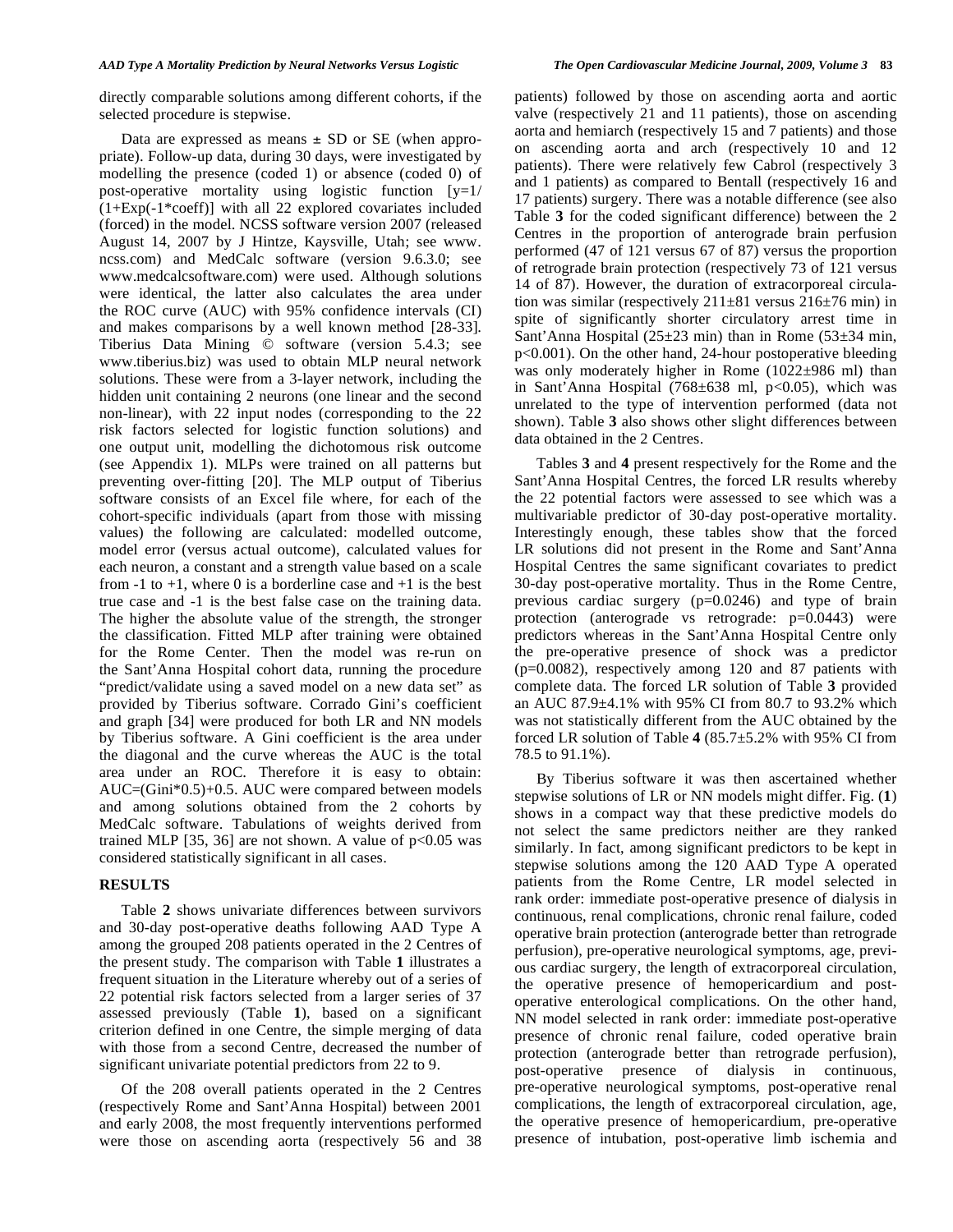### **Table 1. Potential Predictors of AAD Type A Investigated in the Literature Between 2000 and 2008**

| <b>Variables</b>                 | 2000<br>Ref1         | 2000<br>Ref <sub>2</sub> | 2000<br>$Ref3^s$ | 2001<br>Ref4 <sup>§</sup> | 2004<br>Ref5      | 2006<br>Ref <sub>6</sub> | 2006<br>Ref7     | 2008<br>$\text{Ref8}^{\S}$ | 2008<br>Ref9 <sup>§</sup> | Rome<br><b>Study</b> | $\mathbf{P} <$            |
|----------------------------------|----------------------|--------------------------|------------------|---------------------------|-------------------|--------------------------|------------------|----------------------------|---------------------------|----------------------|---------------------------|
| Demographic                      |                      |                          |                  |                           |                   |                          |                  |                            |                           |                      |                           |
| Year of surgery                  | $\qquad \qquad +$    |                          | $^+$             |                           |                   |                          |                  |                            |                           | $^+$                 | $\frac{1}{2}$             |
| Age                              | $\, +$               | $\boldsymbol{+}$         |                  | $\ddot{}$                 | $\ddot{}$         | $\boldsymbol{+}$         | $^+$             | $\, +$                     | $\ddot{}$                 | $+$                  | $\ast$                    |
| Sex                              | $^{+}$               | $\boldsymbol{+}$         |                  | $^{+}$                    | $\qquad \qquad +$ | $\boldsymbol{+}$         | $^+$             | $\boldsymbol{+}$           | $\boldsymbol{+}$          | $+$                  | $\ast$                    |
| NYHA class                       | $\ddot{\phantom{1}}$ |                          |                  | $\boldsymbol{+}$          |                   |                          |                  |                            |                           |                      |                           |
| Pre-operative                    |                      |                          |                  |                           |                   |                          |                  |                            |                           |                      |                           |
| Diabetes                         |                      | $^+$                     |                  |                           |                   |                          |                  |                            |                           | $^+$                 |                           |
| Atherosclerosis                  |                      | $\hspace{0.1mm} +$       |                  |                           |                   |                          |                  |                            |                           | $^{+}$               |                           |
| High blood pressare              | $\qquad \qquad +$    | $^+$                     |                  |                           | $\boldsymbol{+}$  | $\qquad \qquad +$        |                  | $\qquad \qquad +$          |                           | $^+$                 | $\ast$                    |
| Marfan syndrome                  |                      | $^+$                     |                  | $\ddot{}$                 | $^+$              |                          | $^+$             |                            | $\! +$                    | $+$                  | $\ast$                    |
| Shock                            | $^{+}$               | $\hspace{0.1mm} +$       | $\! +$           |                           | $\qquad \qquad +$ |                          |                  |                            | $\! +$                    | $+$                  | $\ast$                    |
| Syncope                          |                      | $\boldsymbol{+}$         |                  |                           |                   |                          |                  |                            |                           | $^+$                 |                           |
| Intubated                        |                      |                          |                  |                           |                   |                          |                  |                            | $\! +$                    | $^+$                 | $\ast$                    |
| Pericardial effusion             |                      |                          |                  |                           |                   |                          |                  |                            | $\qquad \qquad +$         | $^+$                 |                           |
| Pain                             | $\, +$               | $\boldsymbol{+}$         |                  |                           |                   | $\boldsymbol{+}$         |                  |                            |                           | $\qquad \qquad +$    |                           |
| Pulselessness                    | $\boldsymbol{+}$     |                          |                  |                           |                   |                          |                  |                            |                           | $+$                  |                           |
| Neurological symptoms            |                      |                          | $\! +$           |                           |                   |                          |                  |                            | $\qquad \qquad +$         | $+$                  | $\ast$                    |
| Ischemic complications           | $\, +$               |                          |                  |                           |                   |                          |                  |                            | $\boldsymbol{+}$          | $+$                  |                           |
| Onset symptoms                   |                      |                          |                  | $\ddot{}$                 |                   |                          |                  |                            |                           | $+$                  |                           |
| Previous cardiac surgery         |                      | $^+$                     |                  | $\boldsymbol{+}$          | $\! + \!$         | $^+$                     |                  |                            |                           | $^+$                 | $\frac{1}{2}$             |
| Diagnosis                        | $+$                  | $\boldsymbol{+}$         |                  |                           |                   |                          |                  |                            |                           | $\! +$               |                           |
| Coronary artery disease          | $\, +$               |                          |                  |                           |                   | $\boldsymbol{+}$         |                  |                            |                           |                      |                           |
| <b>COPD</b>                      |                      |                          |                  |                           | $^+$              | $\boldsymbol{+}$         |                  |                            |                           |                      |                           |
| Ejection fraction                |                      |                          |                  | $\boldsymbol{+}$          | $\qquad \qquad +$ |                          |                  |                            |                           |                      |                           |
| Operative                        |                      |                          |                  |                           |                   |                          |                  |                            |                           |                      |                           |
| Canulation site                  | $\boldsymbol{+}$     |                          |                  |                           |                   |                          | $^+$             | $^+$                       | $^+$                      | $\qquad \qquad +$    |                           |
| Extracorporeal circulation (min) |                      |                          | $\pm$            | $\, +$                    |                   |                          |                  | $+$                        |                           | $+$                  | $\ensuremath{\mathrm{N}}$ |
| Circulatory arrest (min)         | $\, +$               |                          |                  |                           |                   |                          |                  | $+$                        | $\, +$                    | $+$                  | $\ast$                    |
| Clamping time (min)              |                      |                          |                  | $\, +$                    |                   |                          |                  | $+$                        |                           | $+$                  |                           |
| Temperature (°C)                 |                      |                          |                  |                           |                   |                          |                  | $+$                        | $+$                       | $+$                  |                           |
| Brain protection (coded)         |                      |                          |                  |                           |                   |                          | $\boldsymbol{+}$ | $\boldsymbol{+}$           | $\, +$                    | $\boldsymbol{+}$     | $\approx$                 |
| Bicuspid aortic valve            |                      |                          |                  | $\, +$                    |                   |                          |                  |                            |                           | $\boldsymbol{+}$     | $\frac{1}{2}$             |
| Aortic insufficiency             |                      |                          |                  | $\boldsymbol{+}$          |                   |                          | $\boldsymbol{+}$ |                            |                           | $\boldsymbol{+}$     |                           |
| Hemopericardium                  | $\, +$               |                          |                  |                           |                   |                          |                  |                            |                           | $+$                  | $\ensuremath{\mathrm{N}}$ |
| Type of surgery (coded)          | $\, +$               |                          |                  | $\, +$                    | $\, +$            | $+$                      | $\boldsymbol{+}$ |                            | $^+$                      | $+$                  | $\approx$                 |
| Coronary bypass                  | $\! +$               |                          |                  |                           |                   | $^+$                     |                  |                            |                           | $\qquad \qquad +$    |                           |
| Aortic ropture                   | $+$                  |                          |                  | $\boldsymbol{+}$          |                   |                          |                  |                            |                           |                      |                           |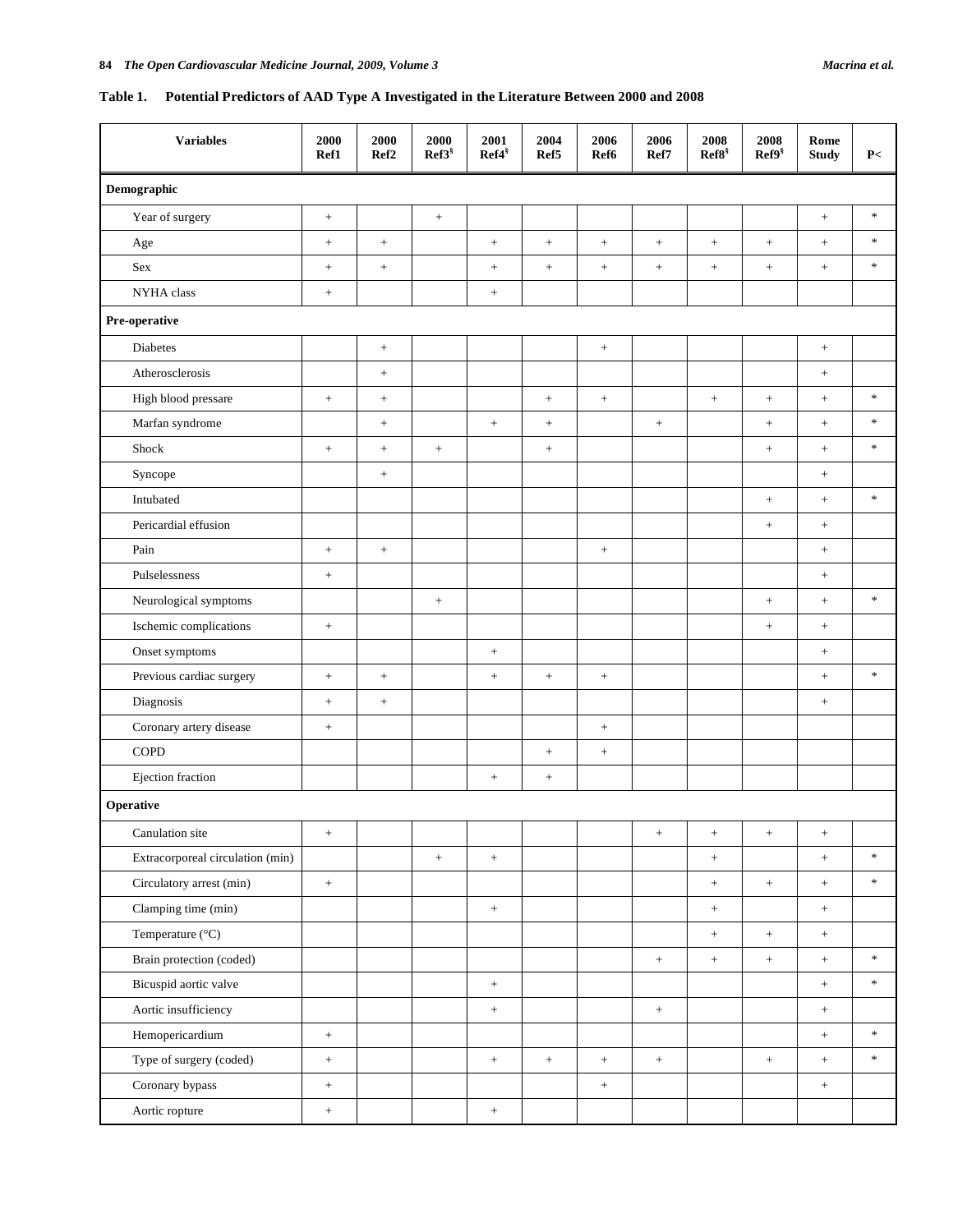**Table 1. contd….** 

| <b>Variables</b>                | 2000<br>Ref1 | 2000<br>Ref <sub>2</sub> | 2000<br>Ref3 <sup>§</sup> | 2001<br>Ref4 <sup>§</sup> | 2004<br>Ref5 | 2006<br>Ref <sub>6</sub> | 2006<br>Ref7 | 2008<br>Ref8 <sup>§</sup> | 2008<br>Ref9 <sup>§</sup> | Rome<br><b>Study</b> | P<            |
|---------------------------------|--------------|--------------------------|---------------------------|---------------------------|--------------|--------------------------|--------------|---------------------------|---------------------------|----------------------|---------------|
| <b>Immediate Post-operative</b> |              |                          |                           |                           |              |                          |              |                           |                           |                      |               |
| Bleeding in the first 24 h (ml) |              |                          |                           | $^{+}$                    | $^{+}$       | $\qquad \qquad +$        |              |                           | $+$                       | $+$                  | $\ast$        |
| Limb ischemia                   |              |                          |                           |                           |              |                          |              |                           |                           | $+$                  | $\frac{1}{2}$ |
| Renal complications             |              |                          |                           |                           |              |                          | $^{+}$       |                           |                           | $+$                  | $\ast$        |
| Dialysis in continuous          |              |                          |                           |                           |              | $^{+}$                   | $+$          |                           |                           | $+$                  | $\ast$        |
| Chronic renal failure           |              |                          | $+$                       |                           | $+$          |                          |              |                           | $+$                       | $+$                  | $\ast$        |
| Enterological complications     |              |                          |                           |                           |              | $^{+}$                   | $+$          |                           |                           | $+$                  | $\ast$        |
| Neurological deficits           |              |                          |                           | $^{+}$                    | $^{+}$       | $+$                      | $^{+}$       | $+$                       | $+$                       | $+$                  | $\frac{1}{2}$ |
| Tracheosthomy                   |              |                          |                           |                           | $+$          | $+$                      |              |                           |                           | $+$                  |               |
| Respiratory insufficiency       |              |                          |                           |                           | $+$          | $\qquad \qquad +$        |              |                           |                           |                      |               |
| Malperfusion syndrome           |              |                          |                           | $^{+}$                    |              | $\qquad \qquad +$        |              |                           |                           |                      |               |
| Variables Studied (N)           | 18           | 11                       | 5                         | 16                        | 14           | 17                       | 11           | 10                        | 17                        | 37                   | 22            |

Table **1**. Apart the variable named "limb ischemia", only potential predictors considered by at least 2 Studies, including our own, were considered. AAD: ascending aortic dissection; COPD: chronic obstructive pulmonary disease.

§ : marked references are technical reports rather than investigations purposely undertaken to assess the potential predictors of AAD Type A.

\*: p<0.05 when comparing 30-day post-operative deaths versus patients alive, by univariate analysis, after Type A acute aortic dissection among 121 patients operated at the University of Rome "La Sapienza", Cardiac Surgical Department: of the 37 variables investigated in our own Study, 22 showed significant differences and were therefore considered for multivariate analyses.

#### **Table 2. Univariate Differences Between Survivors and 30-Day Post-Operative Deaths Following Type A Acute Aortic Dissection among 208 Patients Operated, Between 2001 and Early 2008, at the University of Rome "La Sapienza" or Sant'Anna Hospital, Cardiac Surgical Departments**

| <b>Covariates</b>                     | Survivors $(n=155)$ | 30-day Deaths <sup>#</sup> (n=53, 25.5%) | $\mathbf{F}$ | p<            |
|---------------------------------------|---------------------|------------------------------------------|--------------|---------------|
| Demographic                           |                     |                                          |              |               |
| Year of surgery                       | $2005 \pm 2$        | $2005 \pm 2$                             | 1.37         |               |
| Age (years)                           | $61 \pm 12$         | 66±10                                    | 9.32         | **            |
| Sex (0=female; 1=male)                | 0.63                | 0.66                                     | 0.10         |               |
| Pre-operative                         |                     |                                          |              |               |
| High blood pressure                   | 0.86                | 0.84                                     | 0.15         |               |
| Marfan syndrome                       | 0.07                | 0.05                                     | 0.45         |               |
| Shock                                 | 0.15                | 0.41                                     | 17.97        | ***           |
| Intubated                             | 0.05                | 0.23                                     | 14.83        | **            |
| Neurological symptoms                 | 0.10                | 0.08                                     | 0.20         |               |
| Previous cardiac surgery              | 0.02                | 0.12                                     | 8.65         | $\frac{1}{2}$ |
| Operative                             |                     |                                          |              |               |
| Extracorporeal circulation (min)      | $199+57$            | $248 \pm 111$                            | 17.31        | $\ast$        |
| Circulatory arrest (min)              | $37+28$             | $53 + 39$                                | 10.74        | **            |
| Brain protection (coded) <sup>a</sup> | $1.47 \pm 0.59$     | $1.77 \pm 0.62$                          | 10.52        | $**$          |
| Bicuspid aortic valve                 | 0.03                | 0.02                                     | 0.21         |               |
| Hemopericardium                       | 0.39                | 0.49                                     | 1.67         |               |
| Type of surgery (coded) <sup>b</sup>  | $3.43 \pm 2.47$     | $3.64 \pm 2.30$                          | 0.31         |               |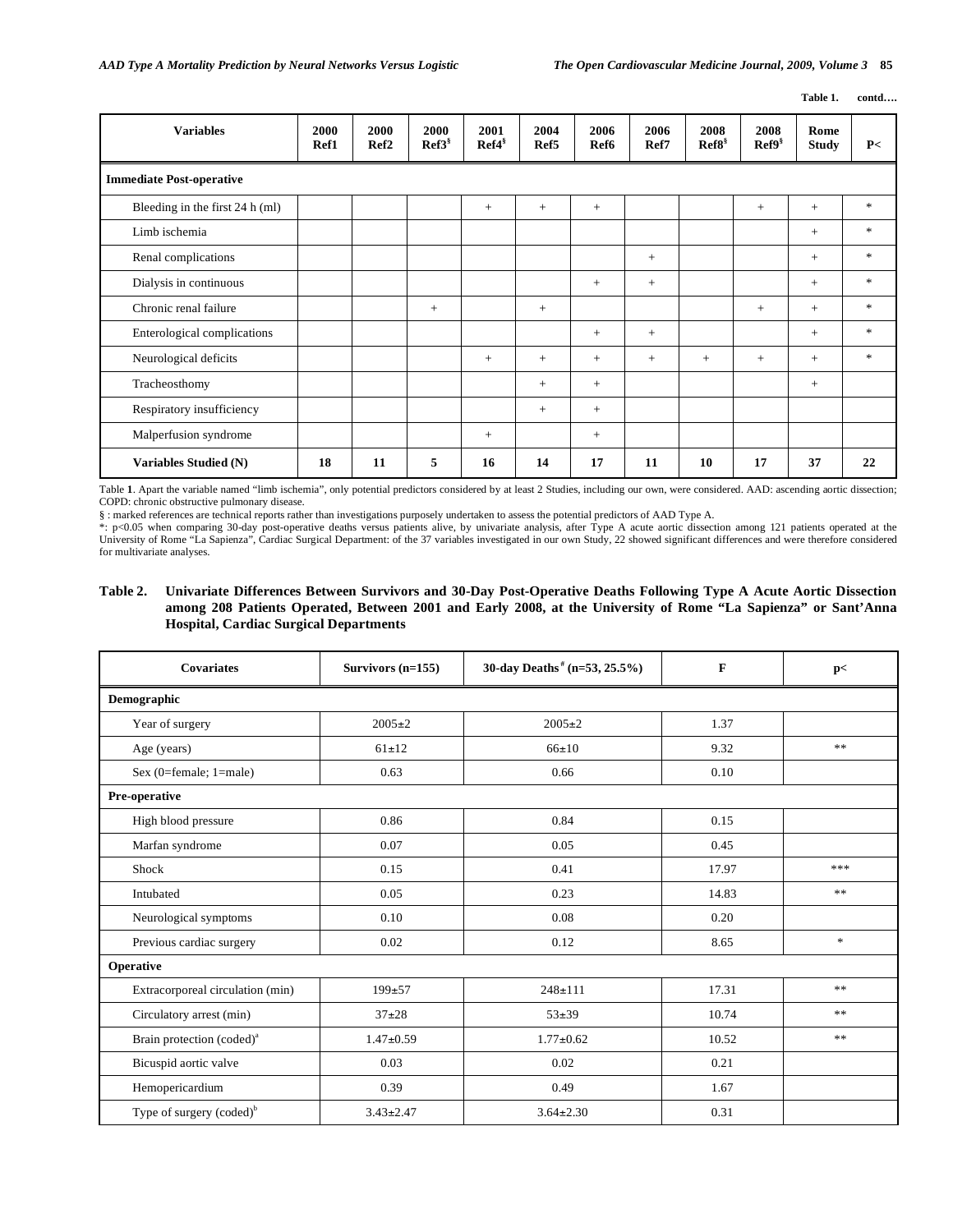#### **86**  *The Open Cardiovascular Medicine Journal, 2009, Volume 3 Macrina et al.* Macrina et al.

#### **Table 2. contd….**

| <b>Covariates</b>                   | Survivors $(n=155)$ | 30-day Deaths <sup>#</sup> (n=53, 25.5%) | F     | p<                                |
|-------------------------------------|---------------------|------------------------------------------|-------|-----------------------------------|
| <b>Immediate Post-perative</b>      |                     |                                          |       |                                   |
| Bleeding in the first 24 hours (ml) | $976 \pm 817$       | $765 \pm 964$                            | 2.55  |                                   |
| Limb ischemia                       | 0.09                | 0.10                                     | 0.05  |                                   |
| Renal complications                 | 0.17                | 0.38                                     | 10.85 | **                                |
| Dialysis (continuous)               | 0.11                | 0.33                                     | 15.38 | **                                |
| Chronic renal failure               | 0.01                | 0.20                                     | 30.13 | ***                               |
| Enterological complications         | 0.03                | 0.08                                     | 3.14  |                                   |
| Neurological deficits               | 0.14                | 0.39                                     | 9.52  | $\frac{d\mathbf{x}}{d\mathbf{x}}$ |

Table 2. Data are mean±standard deviation unless for discrete variables where only proportions are given. <sup>#</sup> : rates were 33 of 121 (27,3%) and 20 of 87 (22.9%) in Rome and S. Anna Hospital, Catanzaro (NS), respectively.

F= values for the analysis of variance: \*:p<0.05; \*\*:p<0.01; \*\*\*:p<0.001.

#### **Table 3. Forced (All Covariates Entered) Logistic Regression Model to Predict 30-Day Post-Operative Status after Type A Acute Aortic Dissection among 121 Patients Operated, Between 2001 and Early 2007, at the University of Rome "La Sapienza", Cardiac Surgical Department**

| <b>Covariates</b>                     | $Mean \pm SD$   | F                         | Coeff      | <b>SE</b> | t       | $p=$   | <b>OR</b> | $±95\%CI$      |
|---------------------------------------|-----------------|---------------------------|------------|-----------|---------|--------|-----------|----------------|
| Demographic                           |                 |                           |            |           |         |        |           |                |
| Year of surgery                       | $2004 \pm 2$    | $\mathcal{H}$             | $-0.1016$  | 0.1976    | $-0.51$ | 0.6071 | 0.90      | $0.61 - 1.33$  |
| Age (years)                           | $63 + 11$       |                           | 0.0141     | 0.0313    | 0.45    | 0.6527 | 1.01      | $0.95 - 1.08$  |
| Sex (0=female; 1=male)                | 0.67            |                           | $-0.4593$  | 0.6420    | $-0.71$ | 0.4743 | 0.63      | $0.18 - 2.22$  |
| Pre-operative                         |                 |                           |            |           |         |        |           |                |
| High blood pressure                   | 0.82            |                           | $-0.3895$  | 0.8409    | $-0.46$ | 0.6432 | 0.67      | $0.13 - 3.52$  |
| Marfan syndrome                       | 0.03            | **                        | $-15.9883$ | 975.2700  | $-0.00$ | 0.9869 | 0.00      | $0.00 - 0.00$  |
| Shock                                 | 0.15            | **                        | 0.7515     | 0.9802    | 0.77    | 0.4433 | 2.12      | $0.31 - 14.47$ |
| Intubated                             | 0.14            |                           | 1.4199     | 1.0819    | 1.31    | 0.1894 | 4.13      | 0.50-34.48     |
| Neurological symptoms                 | 0.14            | $\ast$ $\ast$             | $-3.1865$  | 1.7932    | $-1.78$ | 0.0756 | 0.04      | $0.00 - 1.39$  |
| Previous cardiac surgery              | 0.03            |                           | 3.1338     | 1.3942    | 2.45    | 0.0246 | 22.96     | 1.49-352.95    |
| Operative                             |                 |                           |            |           |         |        |           |                |
| Extracorporeal circulation (min)      | $211 \pm 81$    |                           | 0.0034     | 0.0032    | 1.06    | 0.2889 | 1.01      | 1.00-1.01      |
| Circulatory arrest (min)              | $53+34$         | ***                       | 0.0078     | 0.0092    | 0.85    | 0.3965 | 1.01      | $0.99 - 1.03$  |
| Brain protection (coded) <sup>a</sup> | $1.45 \pm 0.60$ | $**$                      | 1.0478     | 0.5210    | 2.01    | 0.0443 | 2.85      | 1.02-7.92      |
| Bicuspid aortic valve                 | 0.03            |                           | $-0.7811$  | 1.7660    | $-0.44$ | 0.6583 | 0.46      | $0.01 - 14.59$ |
| Hemopericardium                       | 0.24            | ***                       | 0.7868     | 0.6535    | 1.20    | 0.2286 | 2.20      | $0.61 - 7.90$  |
| Type of surgery $(coded)^b$           | $2.46 \pm 1.62$ | ***                       | 0.0203     | 0.2025    | 0.10    | 0.9203 | 1.02      | $0.69 - 1.52$  |
| <b>Immediate Post-perative</b>        |                 |                           |            |           |         |        |           |                |
| Bleeding in the first 24 hours (ml)   | $1022 + 986$    | $\ensuremath{\mathbf{x}}$ | 0.0000     | 0.0002    | 0.00    | 0.9871 | 1.00      | $0.99 - 1.00$  |
| Limb ischemia                         | 0.14            | **                        | $-0.9928$  | 1.1412    | $-0.87$ | 0.3843 | 0.37      | $0.04 - 3.47$  |
| Renal complications                   | 0.26            |                           | $-16.3139$ | 809.7974  | $-0.02$ | 0.9839 | 0.00      | $0.00 - 0.00$  |
| Dialysis in continuous                | 0.25            | **                        | 15.9259    | 809.7979  | 0.02    | 0.9843 | 0.00      | $0.00 - 0.00$  |
| Chronic renal failure                 | 0.07            |                           | 4.1363     | 1.5620    | 2.65    | 0.0080 | 62.57     | 2.93-1336.62   |
| Enterological complications           | 0.05            |                           | 0.9715     | 1.6152    | 0.60    | 0.5475 | 2.64      | $0.11 - 62.63$ |
| Neurological deficits                 | 0.31            | $\pm\pm$                  | $-0.0429$  | 0.4881    | $-0.09$ | 0.9299 | 0.96      | $0.37 - 2.49$  |
| Constant                              |                 |                           | 199.1009   |           |         |        |           |                |

Table **3**. There were 120 patients with data complete for all 22 covariates considered and 33 were 30-day deaths (27.5%). The forced logistic model classified correctly 57.58% of patients who died and 91.95% of survivors (82.5% of overall cases were thus correctly classified) with a global chi-square equal to 50.56 (p<0.0005).

Only proportions are given when data are discrete. In case of continuous and coded covariates, summary statistics are given as mean±standard deviation (SD). a

: codes are 1 = retrograde; 2 = anterograde; 3 = anterograde and retrograde.

 $\frac{b}{c}$ : codes are 1 = ascending aorta; 2 = ascending aorta plus hemiarch; 3 = ascending aorta plus arch; 4 = ascending aorta plus aortic valve; or surgery according to: 5 = Bentall; 6 = Cabrol.

F= analysis of variance compared to data from Table 4: \*:p<0.05; \*\*:p<0.01; \*\*\*:p<0.01; Coeff: logistic regression coefficient; SE= standard error; A value of t (coeff/SE) t>[1.96] was considered statistically significant (p<0.05). OR = odds ratio ± 95%CI (lower and upper 95% confidence limits).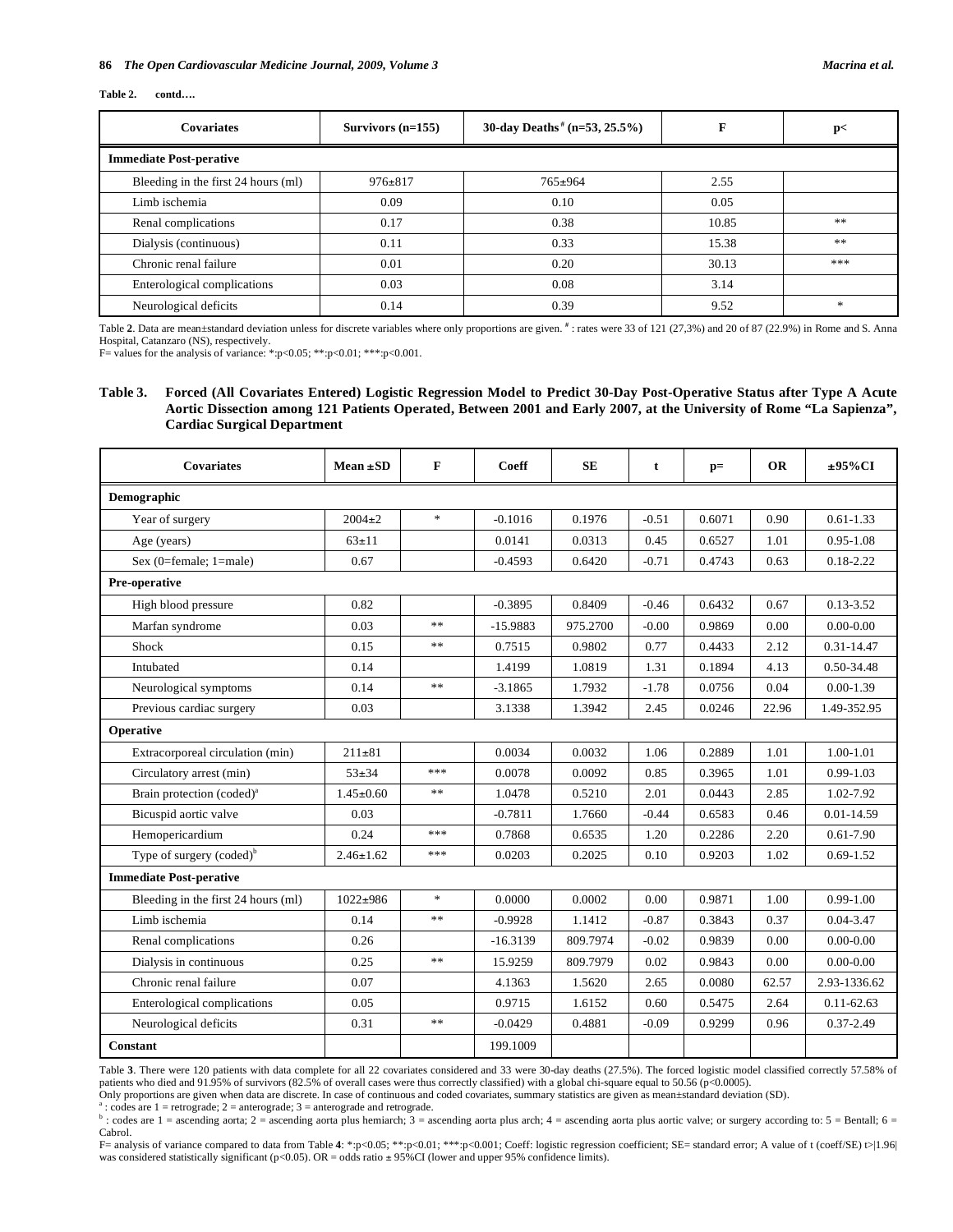**Table 4. Forced (All Covariates Entered) Logistic Regression Model to Predict 30-Day Post-Operative Status after Type A Acute Aortic Dissection among 87 Patients Operated, Between 2002 and Early 2008, at Sant'Anna Hospital, Cardiac Surgical Department** 

| Covariates                            | $Mean \pm SD$   | Coeff       | <b>SE</b>  | t       | $p=$   | <b>OR</b> | ±95%CI         |
|---------------------------------------|-----------------|-------------|------------|---------|--------|-----------|----------------|
| Demographic                           |                 |             |            |         |        |           |                |
| Year of surgery                       | $2005 \pm 2$    | 0.1559      | 0.3548     | 0.44    | 0.6603 | 1.17      | 0.58-2.34      |
| Age (years)                           | $63 \pm 12$     | $-0.0183$   | 0.0582     | $-0.31$ | 0.7534 | 0.98      | $0.88 - 1.10$  |
| Sex $(0$ =female; $1$ =male)          | 0.60            | 0.0997      | 1.0592     | 0.09    | 0.9250 | 1.10      | 0.14-8.81      |
| Pre-operative                         |                 |             |            |         |        |           |                |
| High blood pressure                   | 0.90            | $-2.7545$   | 1.7825     | $-1.54$ | 0.1223 | 0.07      | $0.00 - 2.09$  |
| Marfan syndrome                       | 0.13            | $-0.4687$   | 1.7302     | $-0.27$ | 0.7865 | 0.63      | $0.02 - 18.59$ |
| Shock                                 | 0.33            | 3.5944      | 1.3587     | 2.64    | 0.0082 | 36.39     | 2.54-521.87    |
| Intubated                             | 0.06            | 79.9123     | 5007.2077  | 0.02    | 0.9873 | 0.00      | $0.00 - 0.00$  |
| Neurological symptoms                 | 0.03            | $-63.1073$  | 4023.8080  | $-0.02$ | 0.9875 | 0.00      | $0.00 - 0.00$  |
| Previous cardiac surgery              | 0.07            | 17.2228     | 1389.1579  | 0.02    | 0.9901 | 0.00      | $0.00 - 0.00$  |
| Operative                             |                 |             |            |         |        |           |                |
| Extracorporeal circulation (min)      | $216 \pm 76$    | 0.0109      | 0.0071     | 1.54    | 0.1225 | 1.01      | 1.00-1.03      |
| Circulatory arrest (min)              | $25 + 23$       | $-0.0278$   | 0.0308     | $-0.90$ | 0.3667 | 0.97      | $0.92 - 1.03$  |
| Brain protection (coded) <sup>a</sup> | $1.70 \pm 0.59$ | $-0.4011$   | 0.8997     | $-0.45$ | 0.6557 | 0.67      | $0.11 - 3.90$  |
| Bicuspid aortic valve                 | 0.01            | $-16.4768$  | 10209.3636 | $-0.00$ | 0.9987 | 0.00      | $0.00 - 0.00$  |
| Hemopericardium                       | 0.68            | 1.5558      | 1.3749     | 1.13    | 0.2578 | 4.74      | 0.32-70.14     |
| Type of surgery $(coded)^b$           | $4.93 \pm 2.60$ | 0.2358      | 0.2563     | 0.92    | 0.3576 | 1.027     | $0.77 - 2.09$  |
| <b>Immediate Post-perative</b>        |                 |             |            |         |        |           |                |
| Bleeding in the first 24 hours (ml)   | $768 \pm 638$   | $-0.0019$   | 0.0012     | $-1.58$ | 0.1304 | 1.00      | $0.99 - 1.00$  |
| Limb ischemia                         | 0.02            | $-14.2374$  | 7265.5683  | $-0.02$ | 0.9994 | 0.00      | $0.00 - 0.00$  |
| Renal complications                   | 0.18            | $-30.2771$  | 2059.4766  | $-0.01$ | 0.9883 | 0.00      | $0.00 - 0.00$  |
| Dialysis in continuous                | 0.07            | 46.3386     | 3549.8350  | 0.01    | 0.9896 | 0.00      | $0.00 - 0.00$  |
| Chronic renal failure                 | 0.05            | 49.2799     | 3570.6862  | 0.01    | 0.9890 | 0.00      | $0.00 - 0.00$  |
| Enterological complications           | 0.03            | $-28.2509$  | 11745.4953 | $-0.00$ | 0.9981 | 0.00      | $0.00 - 0.00$  |
| Neurological deficits                 | 0.08            | 47.9856     | 2880.9335  | 0.02    | 0.9867 | 0.00      | $0.00 - 0.00$  |
| Constant                              |                 | $-314.7065$ |            |         |        |           |                |

Table **4**. There were 87 patients with data complete for all 22 covariates considered and 20 were 30-day deaths (22.9%). The forced logistic model classified correctly 80% of patients who died and 100% of survivors (94.05% of overall cases were thus correctly classified) with a global chi-square equal to 70.23 (p<0.0001). Other specifications as in Table **3**.

enterological complications and the year of surgery. There were 9 predictors selected by both models although with different rank order, whereas previous cardiac surgery was selected among significant stepwise predictors by LR only, and NN model detected the pre-operative presence of intubation, post-operative limb ischemia and the year of surgery as further significant predictors.

 Since out of the Rome Centre experience forced and stepwise LR solutions did select similar potential risk factors for 30-day mortality, and post-operative chronic renal failure was defined as a significant predictor by both forced LR and stepwise NN model, it was further ascertained whether the overall accuracies of these latter solutions might differ. There was no significant difference  $(p=0.553)$  between the AUC of the forced LR solution of Table **3** and the AUC

obtained by the stepwise NN solution shown in Fig. (**1**) (90.5±3.7% with 95% CI from 83.8 to 95.1%). On the other hand, the Gini's coefficients obtained from the Rome Centre data with stepwise models were different, the larger being by NN than LR model (0.816 versus 0.712). This means that using the 12 covariates selected by the stepwise NN model enabled a more accurate prediction of 30-day mortality, compared with that seen after the stepwise LR model selection which used 10 covariates, out of 22 covariates measured among 120 patients from the Rome Centre.

 Fig. (**2**) shows the re-application to Sant'Anna Hospital data of the LR and NN models constructed on the Rome Centre data. LR model selected in rank order: immediate post-operative presence of dialysis in continuous, neurological deficits, pre-operative presence of intubation, the quantity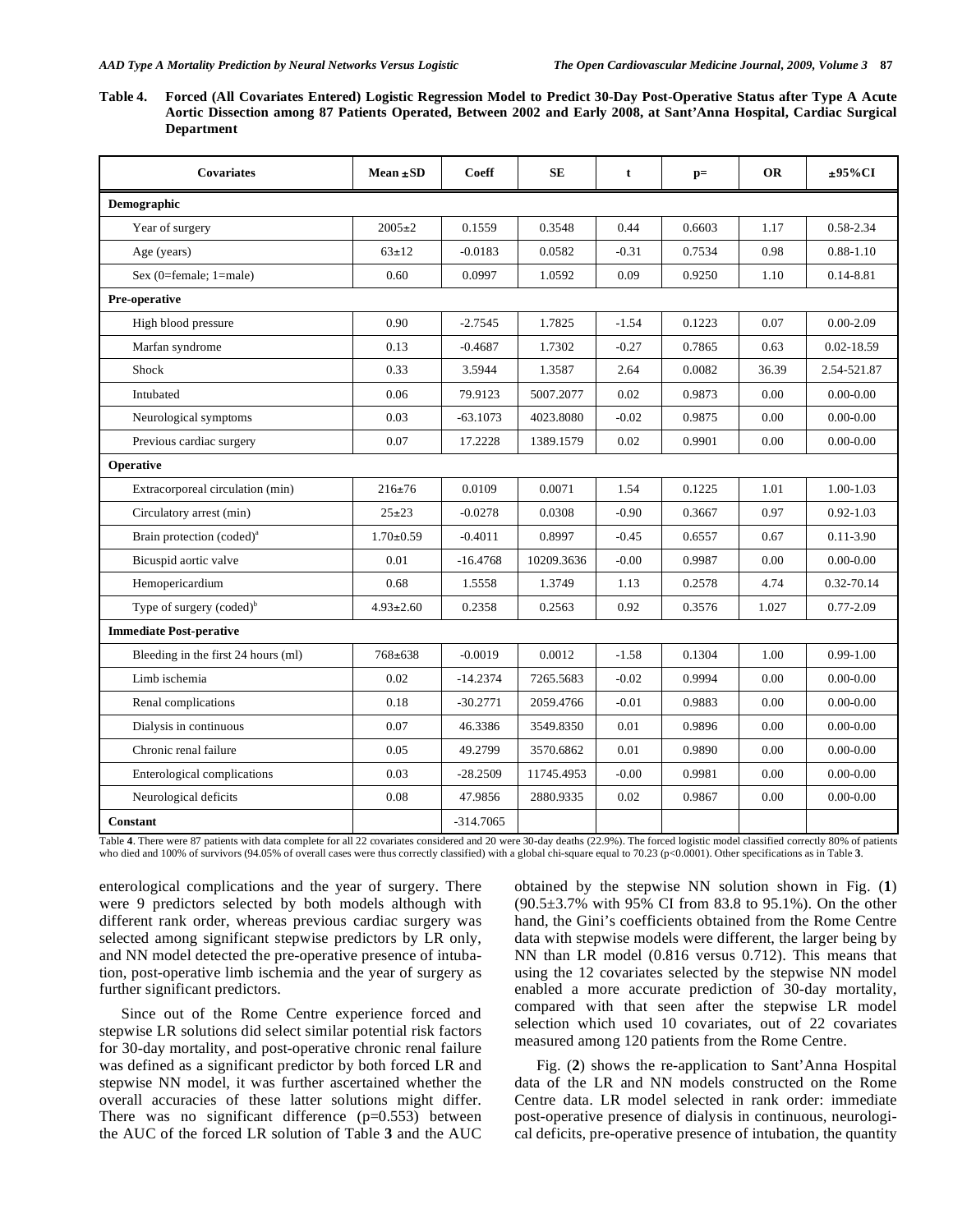Train gini + 0.8

 $\frac{1}{4}$  Class

# **LOGISTIC RUN TO ROME DATA NEURAL RUN TO ROME DATA** % Class % Class

hain cini a B.2

 $\overline{\chi$  Class

| <b>Variable</b>                  | <b>Training data</b>                                                                                                                                                                                                                                                                                                | Keep |
|----------------------------------|---------------------------------------------------------------------------------------------------------------------------------------------------------------------------------------------------------------------------------------------------------------------------------------------------------------------|------|
| <b>LOGISTIC RUN TO ROME DATA</b> |                                                                                                                                                                                                                                                                                                                     |      |
| Dialysis in continuous           |                                                                                                                                                                                                                                                                                                                     |      |
| Renal complications              |                                                                                                                                                                                                                                                                                                                     |      |
| Chronic renal failure            |                                                                                                                                                                                                                                                                                                                     |      |
| Brain protection (coded)         |                                                                                                                                                                                                                                                                                                                     |      |
| Neurological symptoms            | $\frac{1}{2}$ $\frac{1}{2}$ $\frac{1}{2}$ $\frac{1}{2}$ $\frac{1}{2}$ $\frac{1}{2}$ $\frac{1}{2}$ $\frac{1}{2}$ $\frac{1}{2}$ $\frac{1}{2}$ $\frac{1}{2}$ $\frac{1}{2}$ $\frac{1}{2}$ $\frac{1}{2}$ $\frac{1}{2}$ $\frac{1}{2}$ $\frac{1}{2}$ $\frac{1}{2}$ $\frac{1}{2}$ $\frac{1}{2}$ $\frac{1}{2}$ $\frac{1}{2}$ |      |
| Age                              | $\frac{1}{2}$                                                                                                                                                                                                                                                                                                       |      |
| Previous cardiac surgery         | $\parallel$                                                                                                                                                                                                                                                                                                         |      |
| Extracorporeal circulation       | $\parallel \parallel \parallel \parallel$                                                                                                                                                                                                                                                                           |      |
| Hemopericardium                  | $\mathbb{H}$                                                                                                                                                                                                                                                                                                        |      |
| Enterological complications      | II                                                                                                                                                                                                                                                                                                                  |      |
| <b>NEURAL RUN TO ROME DATA</b>   |                                                                                                                                                                                                                                                                                                                     |      |
| Chronic renal failure            |                                                                                                                                                                                                                                                                                                                     |      |
| Brain protection (coded)         |                                                                                                                                                                                                                                                                                                                     |      |
| Dialysis in continuous           |                                                                                                                                                                                                                                                                                                                     |      |
| Neurological symptoms            | <b>HERE IN THE REAL PROPERTY</b>                                                                                                                                                                                                                                                                                    |      |
| Renal complications              |                                                                                                                                                                                                                                                                                                                     |      |
| Extracorporeal circulation       |                                                                                                                                                                                                                                                                                                                     |      |
| Age                              | <u>                                 </u>                                                                                                                                                                                                                                                                            |      |
| Hemopericardium                  |                                                                                                                                                                                                                                                                                                                     |      |
| Intubated                        |                                                                                                                                                                                                                                                                                                                     |      |
| Limb ischemia                    | $\frac{1}{2}$ $\frac{1}{2}$ $\frac{1}{2}$ $\frac{1}{2}$ $\frac{1}{2}$ $\frac{1}{2}$ $\frac{1}{2}$ $\frac{1}{2}$ $\frac{1}{2}$ $\frac{1}{2}$ $\frac{1}{2}$ $\frac{1}{2}$ $\frac{1}{2}$ $\frac{1}{2}$ $\frac{1}{2}$ $\frac{1}{2}$ $\frac{1}{2}$ $\frac{1}{2}$ $\frac{1}{2}$ $\frac{1}{2}$ $\frac{1}{2}$ $\frac{1}{2}$ |      |
| Enterological complications      | $\parallel \parallel \parallel \parallel \parallel \parallel$                                                                                                                                                                                                                                                       |      |
| Year of surgery                  | IIIIII                                                                                                                                                                                                                                                                                                              |      |

#### **Fig. (1).** ROC plots are given in the top graphs, as derived from the Rome data, respectively by logistic and neural network models with a semiquantitative graphic presentation of the model-specific relevance of the covariates, always among Rome patients (training data). Keep=1 means the covariate may stay in the model. Note that Gini's coefficients are 0.712 and 0.816 for logistic and neural network model, respectively.

of post-operative bleeding in the first 24 h, the presence of pre-operative shock and neurological symptoms. NN model selected in rank order: the presence of pre-operative shock, the length of extracorporeal circulation, post-operative chronic renal failure, the year of surgery, pre-operative presence of intubation, immediate post-operative presence of dialysis in continuous, the quantity of post-operative bleeding in the first 24 h, and the presence of pre-operative neurological symptoms. Interestingly, 5 predictors were selected by both models, when re-applied to Sant'Anna Hospital data, although with different rank order, whereas post-operative neurological deficits was presented among significant stepwise predictors by LR only, and NN model detected the length of extracorporeal circulation, post-operative chronic renal failure and the year of surgery as further significant predictors. Again, the Gini's coefficients obtained from the Rome Centre model applied to Sant'Anna Hospital data with stepwise models were different, the largest being by NN (0.850 versus 0.761 of the LR re-applied model).

#### **DISCUSSION**

 The incidence of AAD has been estimated at from 5 to 30 per million people per year in the United States, which is 880 to 147 times less than the incidence of acute myocardial infarction (AMI), but still provides an important clinical problem and sometimes a dilemma for the differentiating difficulties between these presentations [2]. In addition, since AAD and AMI advocate for very distinct therapeutic strategies, risk profiling may be important for the former and might rapidly dictate surgical treatment aimed at offering the chance of decreasing short-term mortality from as high as 58% in medically treated patients to the current average figure of 25.1% (and sometimes less) when surgery is performed [2]. The International Registry of AAD [2, 11] confirmed that patient selection plays an important role in determining surgical outcomes in patients with Type A presentation and that knowledge of significant risk factors for operative mortality may contribute to better management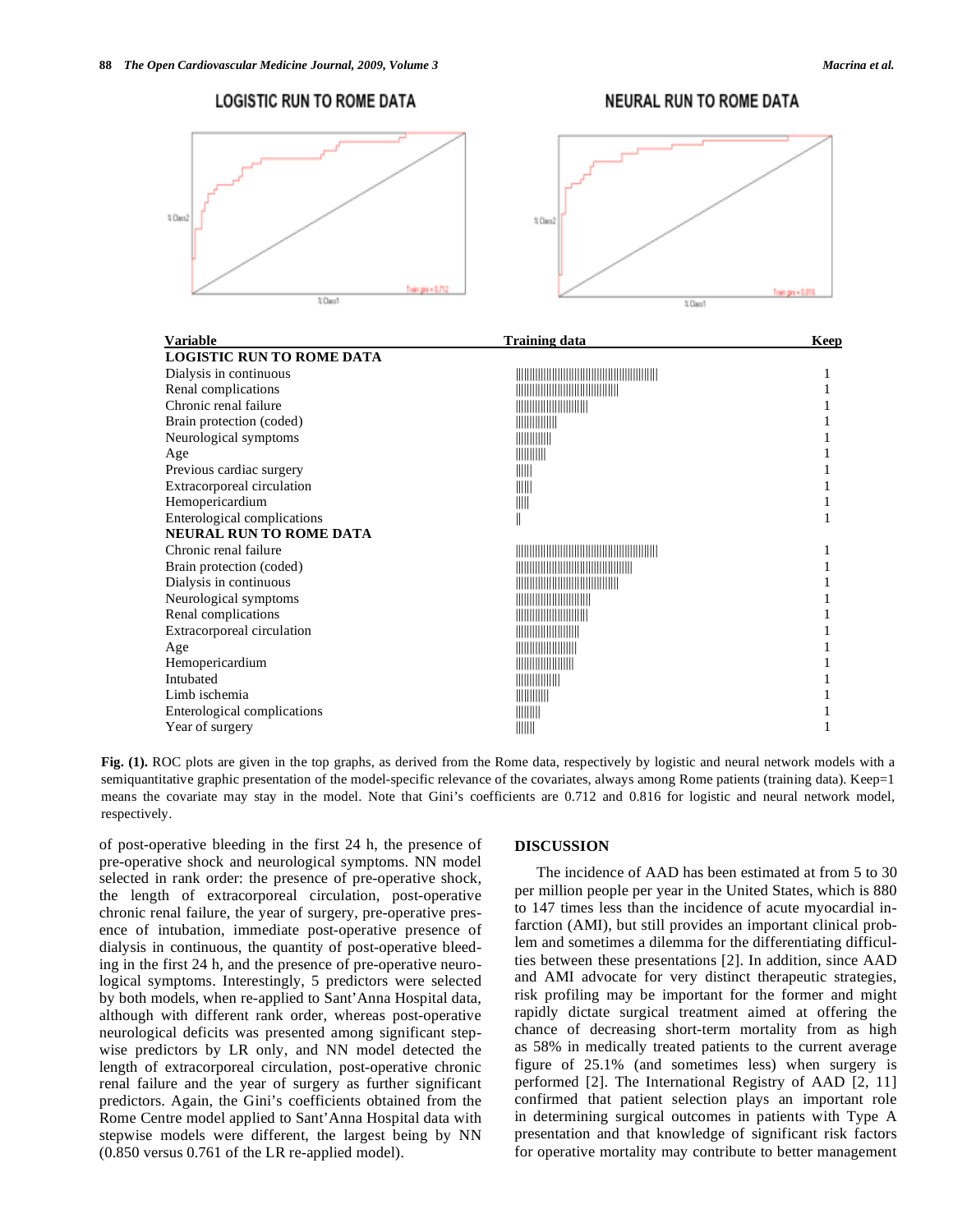#### ROME LOGISTIC RE-APPLIED TO CZ DATA

#### ROME NEURAL RE-APPLIED TO CZ DATA



| <b>Variable</b>                                          | Validation data                                                                                                                                                                                                                                                                                                     | Keep |
|----------------------------------------------------------|---------------------------------------------------------------------------------------------------------------------------------------------------------------------------------------------------------------------------------------------------------------------------------------------------------------------|------|
| ROME LOGISTIC RE-APPLIED TO SANT'ANNA HOSPITAL (CZ) DATA |                                                                                                                                                                                                                                                                                                                     |      |
| Dialysis in continuous                                   |                                                                                                                                                                                                                                                                                                                     |      |
| Neurological deficits                                    |                                                                                                                                                                                                                                                                                                                     |      |
| Intubated                                                |                                                                                                                                                                                                                                                                                                                     |      |
| Bleeding in the first 24 hours                           |                                                                                                                                                                                                                                                                                                                     |      |
| Shock                                                    | $\frac{1}{2}$                                                                                                                                                                                                                                                                                                       |      |
| Neurological symptoms                                    | $\parallel \parallel \parallel \parallel \parallel$                                                                                                                                                                                                                                                                 |      |
| ROME NEURAL RE-APPLIED TO SANT'ANNA HOSPITA (CZ) DATA    |                                                                                                                                                                                                                                                                                                                     |      |
| <b>Shock</b>                                             |                                                                                                                                                                                                                                                                                                                     |      |
| Extracorporeal circulation                               |                                                                                                                                                                                                                                                                                                                     |      |
| Chronic renal failure                                    |                                                                                                                                                                                                                                                                                                                     |      |
| Year of surgery                                          | $\frac{1}{2}$ $\frac{1}{2}$ $\frac{1}{2}$ $\frac{1}{2}$ $\frac{1}{2}$ $\frac{1}{2}$ $\frac{1}{2}$ $\frac{1}{2}$ $\frac{1}{2}$ $\frac{1}{2}$ $\frac{1}{2}$ $\frac{1}{2}$ $\frac{1}{2}$ $\frac{1}{2}$ $\frac{1}{2}$ $\frac{1}{2}$ $\frac{1}{2}$ $\frac{1}{2}$ $\frac{1}{2}$ $\frac{1}{2}$ $\frac{1}{2}$ $\frac{1}{2}$ |      |
| Intubated                                                | $\parallel$    $\parallel$    $\parallel$                                                                                                                                                                                                                                                                           |      |
| Dialysis in continuous                                   | $\parallel \parallel \parallel \parallel \parallel$                                                                                                                                                                                                                                                                 |      |
| Bleeding in the first 24 hours                           | Ш                                                                                                                                                                                                                                                                                                                   |      |
| Neurological symptoms                                    | $\parallel$                                                                                                                                                                                                                                                                                                         |      |

**Fig. (2).** ROC plots are given in the top graphs, as derived from the Rome models, respectively logistic and neural network. A semiquantitative graphic presentation is provided for Training/Validation data relevance when re-applied to S. Anna Hospital, Catanzaro (CZ) data. Keep=1 means the covariate may stay in the model. Note that Gini's coefficients are 0.761 and 0.850 for logistic and neural network model, respectively, which is much better than what seen in Fig. (**1**).

and a more defined risk assessment in affected patients. Indeed, the overall in-hospital mortality was as high as 31.4% in unstable patients categorized in presence of cardiac tamponade, shock, congestive heart failure, cerebro-vascular accident, stroke, coma, acute myocardial and/or mesenteric ischemia and acute renal failure at the time of operation, which contrasts with 16.7% in stable patients.

 Nevertheless, it is important to underline that the global overall accuracy with the abovementioned series of covariates, explored by standard LR, while useful to define high risk individuals, was relatively unsatisfactory, similar to what seen in protocols investigating high risk in CABG surgery where ROC AUC around 0.75 or less were in general reported [13-15]. This prompted to look after different methods such as neural networks [16-18], which were however not previously, studied in AAD Type A patients.

 We have analyzed a series of 22 demographic, preoperative, operative and post-operative characteristics, selected from 37 such variables that previous investigations have considered (Table **1**) as potential predictors of 30-day mortality after AAD Type A among 208 patients operated in 2 Italian Centres. By forced and stepwise LR model along with by stepwise NN model we defined several covariates which may help predict 30-day mortality among operated patients, depending on the model's type and method and on the Centre where the patients were treated (Tables **3** and **4**; Figs. **1** and **2**). When models were produced in one Centre and applied in a second Centre there were predictors which were selected in common. These include (Fig. **2**): the presence of pre-operative shock, intubation and neurological symptoms, immediate post-operative presence of dialysis in continuous and the quantity of post-operative bleeding in the first 24 h. By NN model, the length of extracorporeal circulation, post-operative chronic renal failure and the year of surgery were specifically detected. Our data confirm and extend the results of the International Registry of AAD [2, 11] since also operative and immediate post-operative factors were observed as potential predictors of short-term mortality. Furthermore, a quite accurate overall prediction was observed in our study, based on AUC and Gini's coefficients results, pointing to the applicability of NN model prediction of post-operative mortality after AAD Type A, which extends the results obtained with this method in CABG surgery [16-19].

 The predictive power of risk factors with multivariable models such as the multiple logistic function, the proportional hazards life table Cox model, the Poisson model, and the Weibull life table model, all of which are now standard methods [21-25], is an important aspect of risk stratification after surgery [14, 15]. More recently, other methods have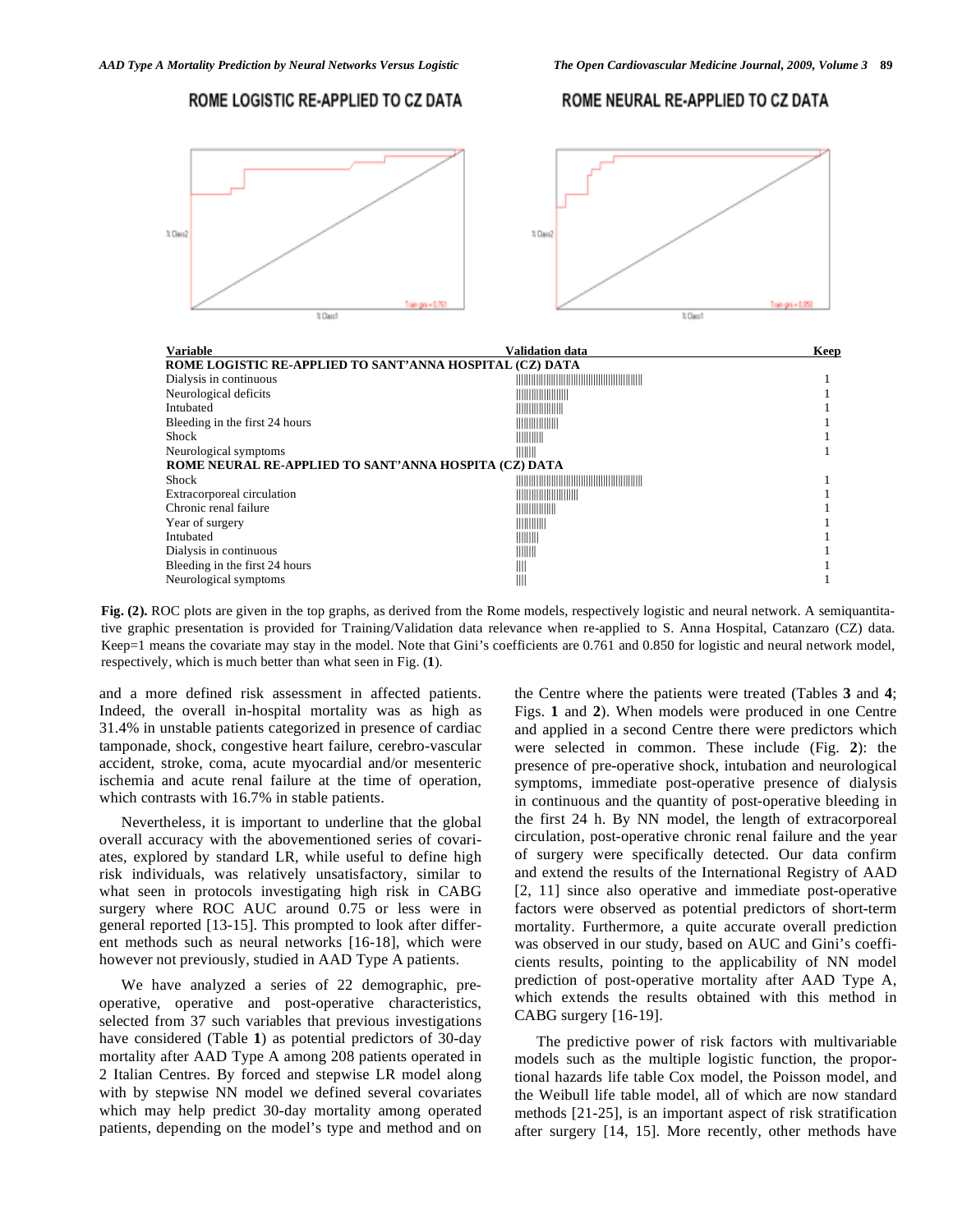arisen to perform multivariable predictions of bins, including multilayer feed-forward networks [26]. Artificial NN have become popular in medical applications [16-20], due to relatively widespread availability of free-, share-, and commercial-ware [see: http://neuralnetworks.ai-depot.com/ Software.html] and the recent increase of personal computer power. There has been an effort to cope with the limitations of methods such as logistic regression [24], whose predictive accuracy rarely exceeded 75% when appropriately tested by ROC curves and comparisons [28-32], in the majority of epidemiological or clinical cardiovascular investigations [13-18, 36-41].

 When the performance and/or reliability of predictive models is limited, or of low sensitivity and specificity, their capability may be hampered to identify high risk subjects who deserve individualized treatment [27]. The neural network method stems [19, 20] from its potential for improved predictive performance by exploring, hidden layers to find nonlinearities, interactions and nonlinear interactions among predictors. The attraction of neural networks is quite evident from the impressive growth of results published with these methods in the last 18 years [20]. However, there are relatively few comparative reports on the performance and accuracy of neural networks, which was assessed only versus multiple logistic function, to predict events in clinical [18] or epidemiological [36] cardiovascular studies and none has been performed on different populations once the respective predictive models were produced out of an index cohort, which may be seen as a critical deficiency [27].

 What we have shown here for the first time is that a NN model was apt at assessing the 30-day mortality predictive potential of a large series of previously proposed risk factors [1,2,5-7,11], including surgical techniques, and this better than by standard LR, as far as the ROC AUC metric is concerned [16,17], similar to outcome reports after CABG surgery [13-18]. When NN model was re-applied to data from a second Regional Hospital Centre, which is a specific imperative of NN methodology [19, 20] that in a different context was not performed previously [18], there was a further increase in the performance. However, the list of potential risk factors to predict 30-day mortality after AAD Type A by NN model, tested on two independent and large series of patients, might be lacking of more sensitive factors,

similar to The International Registry of AAD [2,11]. Among these, anatomo-surgical covariates [12] need certainly further study. Therefore, adoption of NN model and the list of predictive covariates selected here need a test outside Italy before larger widespread use.

 Some limitations have to be considered here. Although we applied NN methodology of selecting a model in a first group of patients and then applied this into a second independent group of patients from the same nation-based population, both with similar 30-day mortality (Table **2** 27.3 and 22.9% in Rome and Catanzaro, respectively), the overall 208 patients included in this investigation may represent a relatively small sample size. This calls for the assessment, among larger samples recruited in Italy or abroad, to confirm the reproducibility of our results. It might be important to extend the censoring from 30 to 90 days since several patients, alive by 30 days, may continue to vegetate in care centres, due to neurological damage. Whereas this may further cooperate to the validity of the predictive models to be then produced, no doubt that longer-term (1- to 5- year or more) survival prediction may also be important. However, it is at present unknown whether similar risk factor may apply as in case of short-term prediction. Finally, there might be different options to consider and take care of covariates, specifically those considered here as coded variables. However, whereas this may further extend the covariates number (which will demand a much larger sample to be studied), it is not clear, based on a preliminary but unreported evidence from these data, whether this is strictly needed for NN model to fit adequately.

 In conclusion, an important take-home message for clinicians should be that with neural networks a globally more accurate prediction might be obtained, which deserves further study, although the list of potentially important predictive factors in AAD Type A patients is still elusive and more data from anatomo pathohysiological sources may probably still be needed and demand further investigations.

#### **ACKNOWLEDGMENTS**

 The cooperation of Dr Phil Brierley from NeuSolutions is acknowledged not only for having granted an Academic licence for Tiberius software, but also for suggestions and collaboration during the development of the analyses reported here.

#### **APPENDIX 1**

 The most popular architecture currently adopted for artificial NN is the multilayered perceptron (MLP), which can be trained by back-propagation and typically is organized as a set of interconnected layers of artificial neurons. Each artificial neuron has an associated output activation level, which changes during the many computations that are performed during training. Each neuron receives inputs from multiple sources, and performs a weighted sum and a squashing function. Typically there are 3 layers of nodes, there are 2 layers of weights [20]. The weights on all the interconnections are initially set to be small random numbers and the artificial neural network is untrained at this stage. Then the network is presented with a training data set which provides inputs and desired (or known) outputs to the network. This is the stage whereby weights are adjusted in such a way that the likelihood the network will compute the desired output at its output level does increase. Therefore, training means many presentations of data to the neural network and the adjustment (often performed by a gradient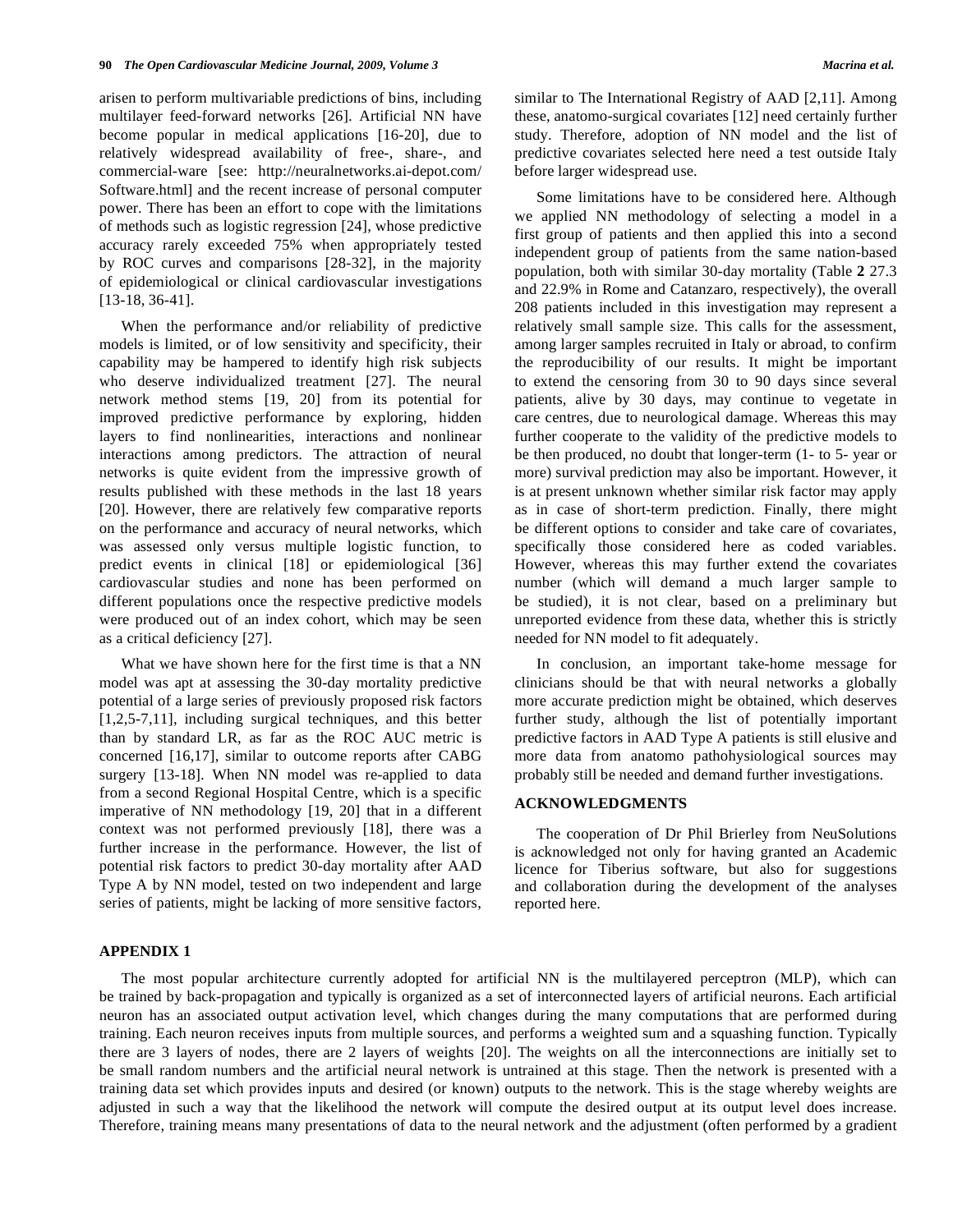#### *AAD Type A Mortality Prediction by Neural Networks Versus Logistic The Open Cardiovascular Medicine Journal, 2009, Volume 3* **91**

descent computation) of its internal weights, until appropriate results are output from the network. This happens by searching a minimum error that can be attained during computations. After these error values are known, weights on the incoming connections to each output neuron then can be updated, which is proportional to a learning rate parameter used to update an error value for each hidden node [20].

 It is quite clear that results with artificial neural networks depend on the data with which they are trained, to the extent that these methods are excellent at identifying and learning patterns that are in data. In more general terms, there have to be patterns present in the data before the neural network can learn the patterns successfully. If the data contain no predictive factors, then the neural network performance cannot be high. The informative content present in the data is accordingly a major limiting factor of artificial neural network performance. Under this perspective, these models represent a set of equations, linked together, through shared variables, in a format of interconnected nodes. Equations are not "new", since they were in existence (like the sigmoid function) before they were labelled "neural networks". What is important here is that the equations form a system with powerful and far-reaching learning capabilities, whereby complex relations (especially when the inputs are numerous) can be learned during training and recalled later with different data, possessing however a comparable general structure. Moreover, the network's diagram, such as shown in Fig. (**3**) may show how those equations are related, indicating the inputs, outputs, and desired outputs and intuitively is easier to conceptualize compared with methods that involve equations alone [20].



**Fig. (3).** Neural network's diagram shows how the equations are related, indicating the inputs, outputs, and desired outputs which is intuitively easier to conceptualize compared with methods that involve equations alone.

 Although tabulations of weights derived from trained MLP have been occasionally published [35,36], these weights are not immediately as useful as are regression coefficients in case of logistic models. This is due to the difficulties of immediate weight re-application and the complexity of formulae needed to calculate risk [36], which is instead mathematically easy with multiple logistic function whereby logit transform enables risk calculations [21-24]. With NN a cross entropy error function to adjust the weights and to minimize the network fit criterion has been used by Voss *et al*. [36]. The cross entropy function can be derived from the likelihood of the underlying Bernoulli distribution of the entire training set and it is specially designed for classification problems, in combination with the logistic activation function which maps all its arguments to values between 0 and 1, in the output layer of the network, yet being cumbersome to calculate.

 With Tiberius software, model estimate probabilities are calculated versus actual probabilities, which is exemplified in Figs. (**4** and **5**), respectively for multiple logistic function and for MLP. These graphs relate to post-operative mortality risk in 30 days among 120 patients with complete data out after AAD Type A in the Rome Centre. To exemplify how does this software operates, here are the codes and a summary report, whereby the relative importance of each risk factor might be evaluated: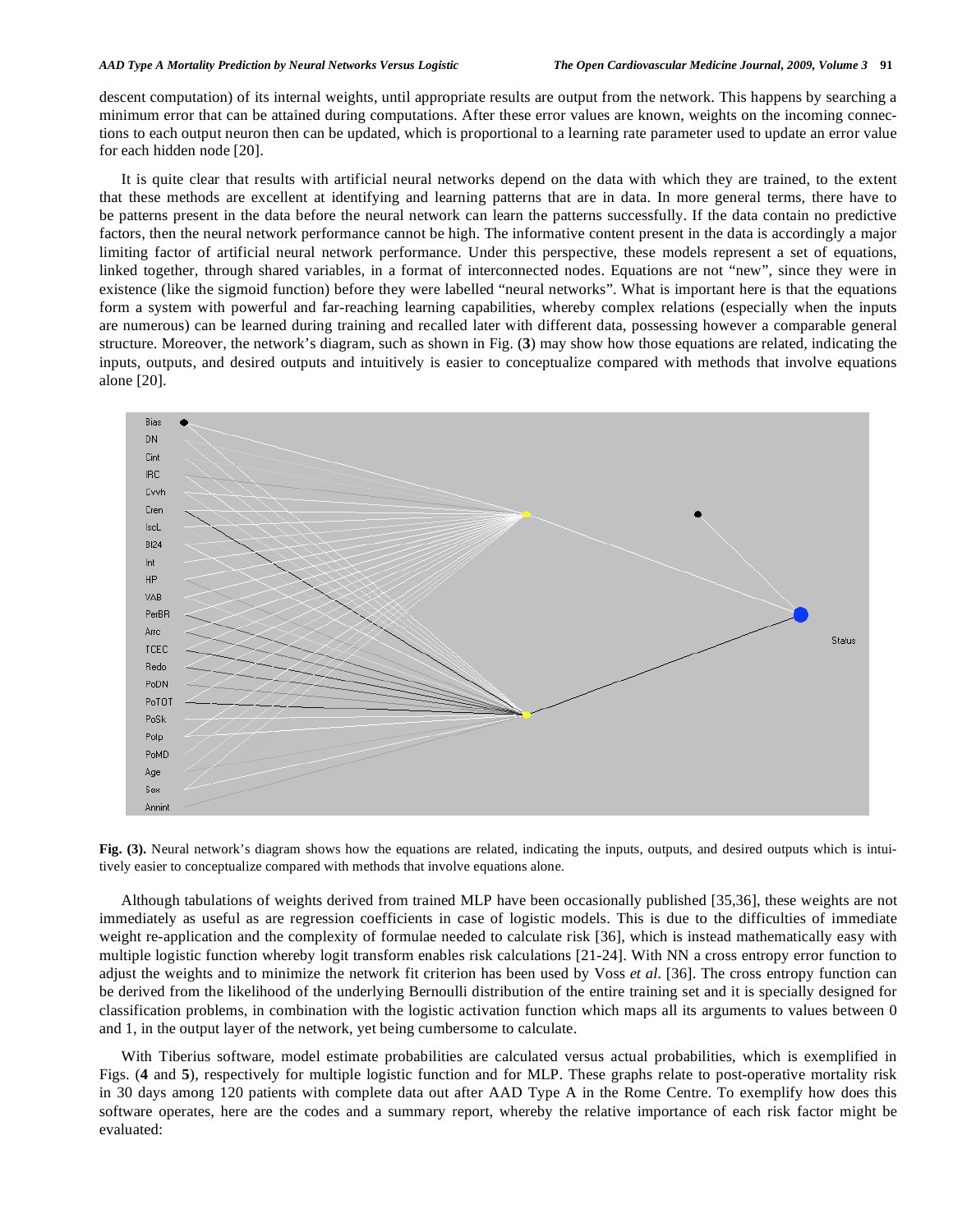

**Fig. (4).** Model estimate probabilities calculated by Tiberius software versus actual probabilities for multiple logistic function.



**Fig. (5).** Model estimate probabilities calculated by Tiberius software versus actual probabilities for multilayered perceptron.

This SAS® code is a neural network with tanh hidden units and a logistic output unit.

\*/

```
 /* normalise variables */ 
var 1 = 2.0 * ((\text{Annint} - 2001,0) / (2007,0 - 2001,0) - 0.5);
var_2 = 2.0 * ((Age - 36.0) / (84.0 - 36.0) - 0.5);
var_3 = PoTOT_0;
var_4 = PoDN_0;
var_5 = 2.0 * ((TCEC - 24.0) / (682.0 - 24.0) - 0.5);
var 6 = 2.0 * ((PerBR - 1,0) / (3,0 - 1,0) - 0.5);
var_7 = 2.0 * ((HP - 0.0) / (1.0 - 0.0) - 0.5);
var_8 = 2.0 * ((IscL - 0,0) / (1,0 - 0,0) - 0.5);
var_9 = 2.0 * ((Cren - 0,0) / (1,0 - 0,0) - 0.5);
var_10 = Cvvh_Missing ;
var_11 = 2.0 * ((Cvvh - 0,0) / (1,0 - 0,0) - 0.5);
var_12 = 2.0 * ((IRC - 0,0) / (1,0 - 0,0) - 0.5);
var_13 = 2.0 * ((Cint - 0.0) / (1.0 - 0.0) - 0.5);
```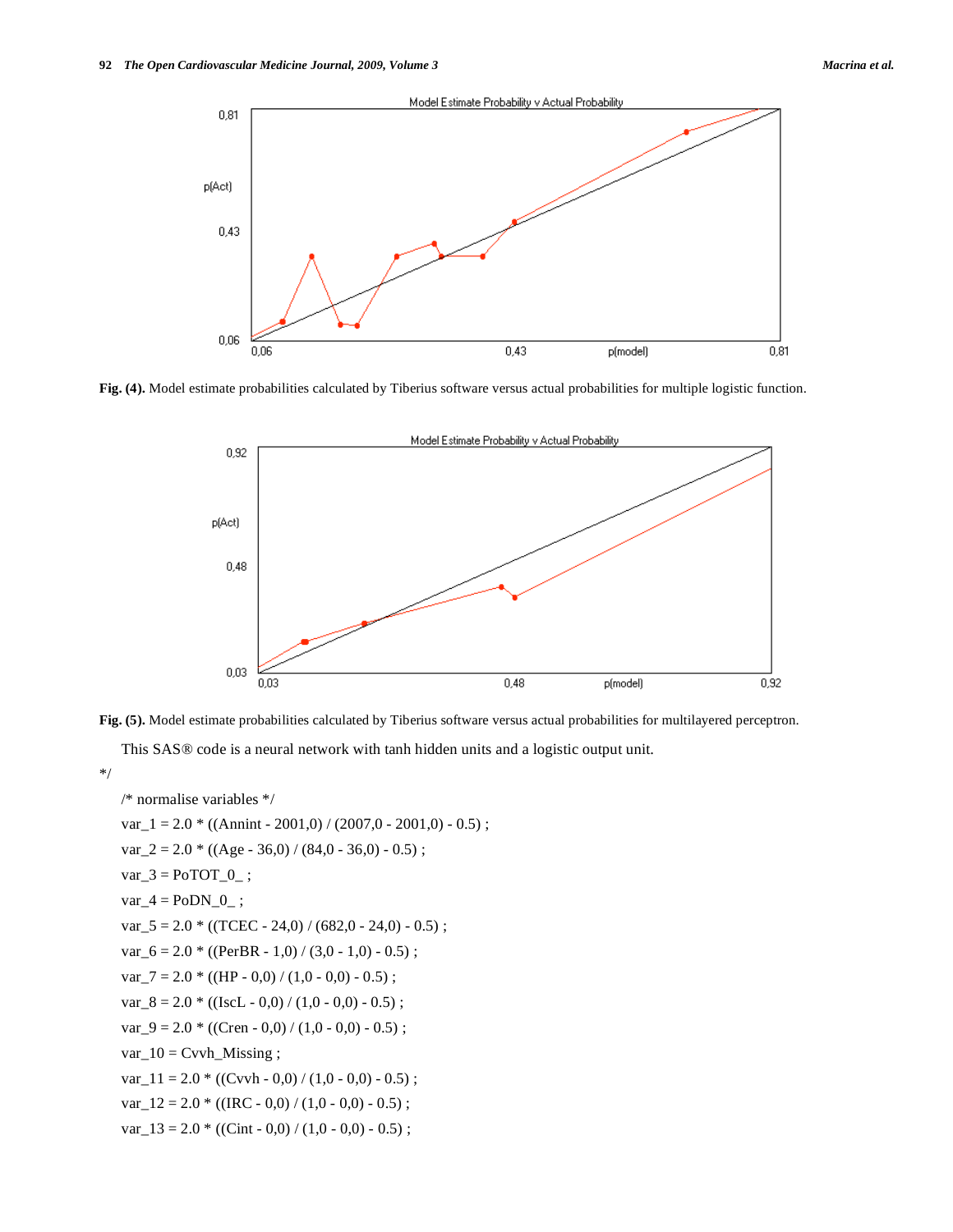```
var_14 = DN_ Missing ;
   /* logistic neural net */ 
  coeff = -0,71746772444572 
  \pm(tanh(-1,03378999611555 +(var_1 * -0.122396259300735) +(var_2 * -1,08891152847242) +(var_3 * 2,56914360487484) +(var_4 * -2,95929882538653) +(var_5 * -1, 63217880467112) +(var_6 * 0,184137494160511) +(var_7 * -0,328420046906812) +(var_8 * -0,357489898481089) +(var_9 * 1,30026233578302) +(var_10 * -1,19387587038731) +(var_11 * -0,219295729085299) +(var_12 * -1,92345769540069) +(var_13 * 0,343212977003628) + (var_14 * -1,30537814371111) 
   ) * -0,854296015154336) 
  +(tanh(1,18706945329681 +(var_1 * -0.921782211205017) +\frac{var}{2} * 1,60855837301232) +
  (var_3 * 1,66480319629646) +(var_4 * 2,94832098096511) +(var_5 * 2,79703317268372) +\frac{6 * 3,25890038252281 +}{4}(var_7 * 1, 21715272855026) +\left(\text{var}_{8} * -2,05399109642943\right) +(var_9 * -0.715935246925439) +\frac{(var 10 * 1,7007972826595) + }{(var 11 * 1,86063852463387) +(var_12 * 3,16591755002935) +(var_13 * 1,22926857839774) + (var_14 * 1,91695213087242) 
   ) * 1,31269499306821) 
 ; 
  coeff = coeff * 1,5607729965579;
  Prob_Status = 1/(1 + Exp(-1 * coeff)); RUN ;
```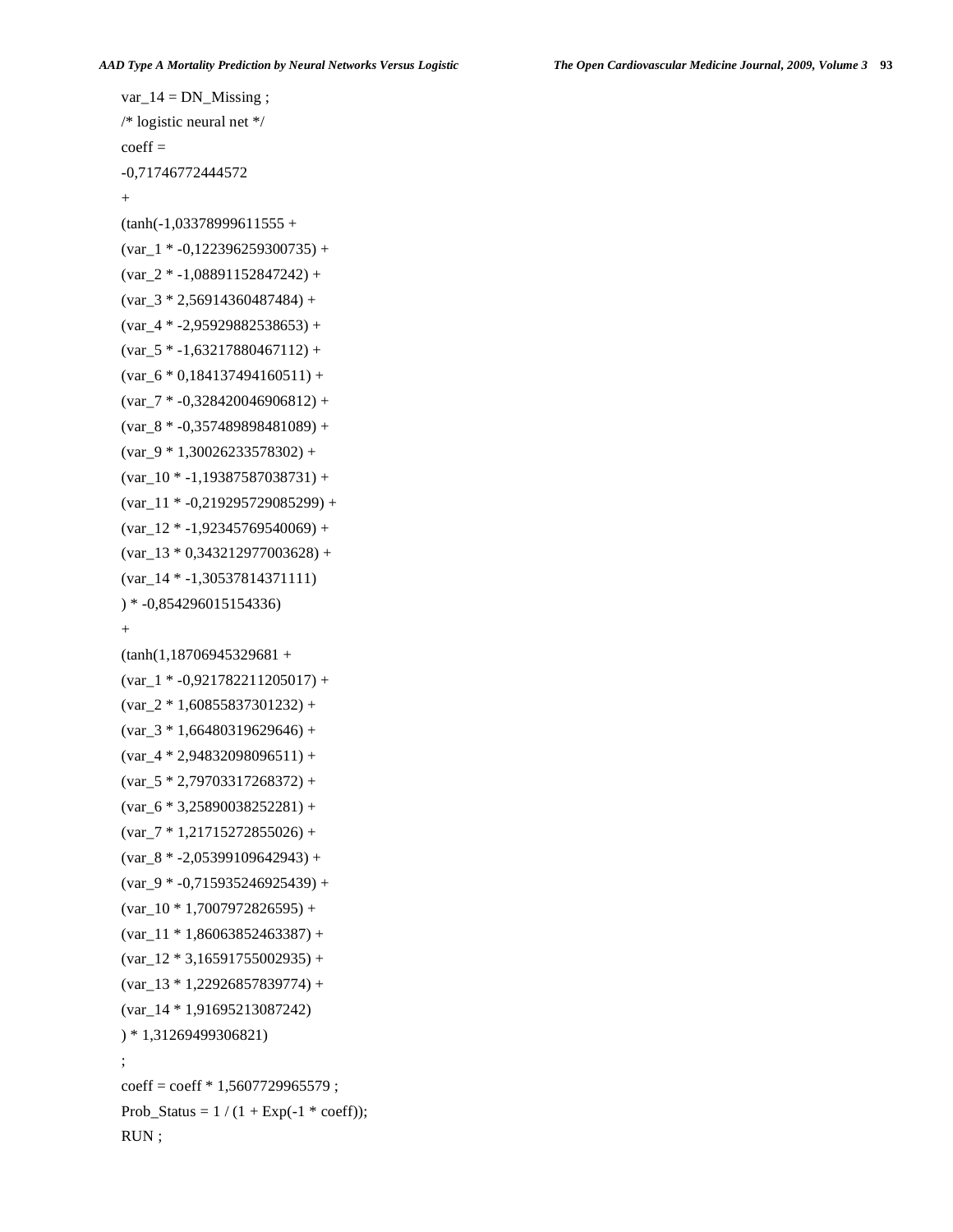#### **DATA SUMMARY**

----------------------------------

 Generation Date: giovedì, 9 ott 2008, 1.09.52 Data Source: C:\Macrina\disRM.xls Table: Foglio1\$ Target: Status  $True = 1$  $False = 0$  $Prob = count(True) / [count(True) + count(False)]$  Filter: None **TRAIN/VALIDATION BREAKDOWN** 

## ------------------------------------------

Training patterns =  $124$  (100%) Gini = 0,81609 RMS Error = 0,30970

#### **VARIABLE IMPORTANCE**  ------------------------------------------

The average model gini when the input is randomised 3 times (see options menu to vary this setting).

| Rank                     | Gini    | Variable     |
|--------------------------|---------|--------------|
| $\mathbf{1}$             | 0,57275 | <b>IRC</b>   |
| 2                        | 0,61665 | PerBR        |
| 3                        | 0,63985 | Cvvh         |
| $\overline{\mathcal{A}}$ | 0,68852 | $PoDN_0$     |
| 5                        | 0,69204 | Cren         |
| 6                        | 0,70757 | <b>TCEC</b>  |
| $\tau$                   | 0,71523 | Age          |
| 8                        | 0,72062 | HP           |
| 9                        | 0,74443 | PoTOT_0_     |
| 10                       | 0,76162 | IscL         |
| 11                       | 0,77695 | Cint         |
| 12                       | 0,78523 | Annint       |
| 13                       | 0,79207 | DN_Missing   |
| 14                       | 0,80325 | Cvvh_Missing |

 We will provide, on request, cohort-specific and/or grouped html files whereby the individual 30-day post-operative mortality risk after AAD Type A intervention may be calculated based on NN models and risk factors values digitized in the ranges of those measured in the cohorts whereby the models were obtained.

#### **REFERENCES**

- [1] Sabik JF, Lytle BW, Blackstone EH, *et al*. Long-term effectiveness of operations for ascendine aortic dissections. J Thorac Cardiovasc Surg 2000; 119: 946-62.
- [2] Hagan PG, Nienaber CA, Isselbacher EM, *et al*. The International Registry for Aortic Dissection (IRAD). New insights into an old disease. JAMA 2000; 283: 897-903.
- [3] Kazui T, Washiyama N, Muhammad BAH, *et al*. Total arch replacement using aortic arch branched grafts with the aid of antegrade selective cerebral perfusion. Ann Thorac Surg 2000; 70: 3-9.
- [4] David TE, Armstrong S, Ivanov J, *et al*. Results of aortic valve sparing operations. J Thorac Cardiovasc Surg 2001; 122: 39-46.
- [5] Girardi LN, Krieger KH, Lee LY, Mack CA, Tortolani AJ, Isom OW. Management strategies for type A dissection complicated by